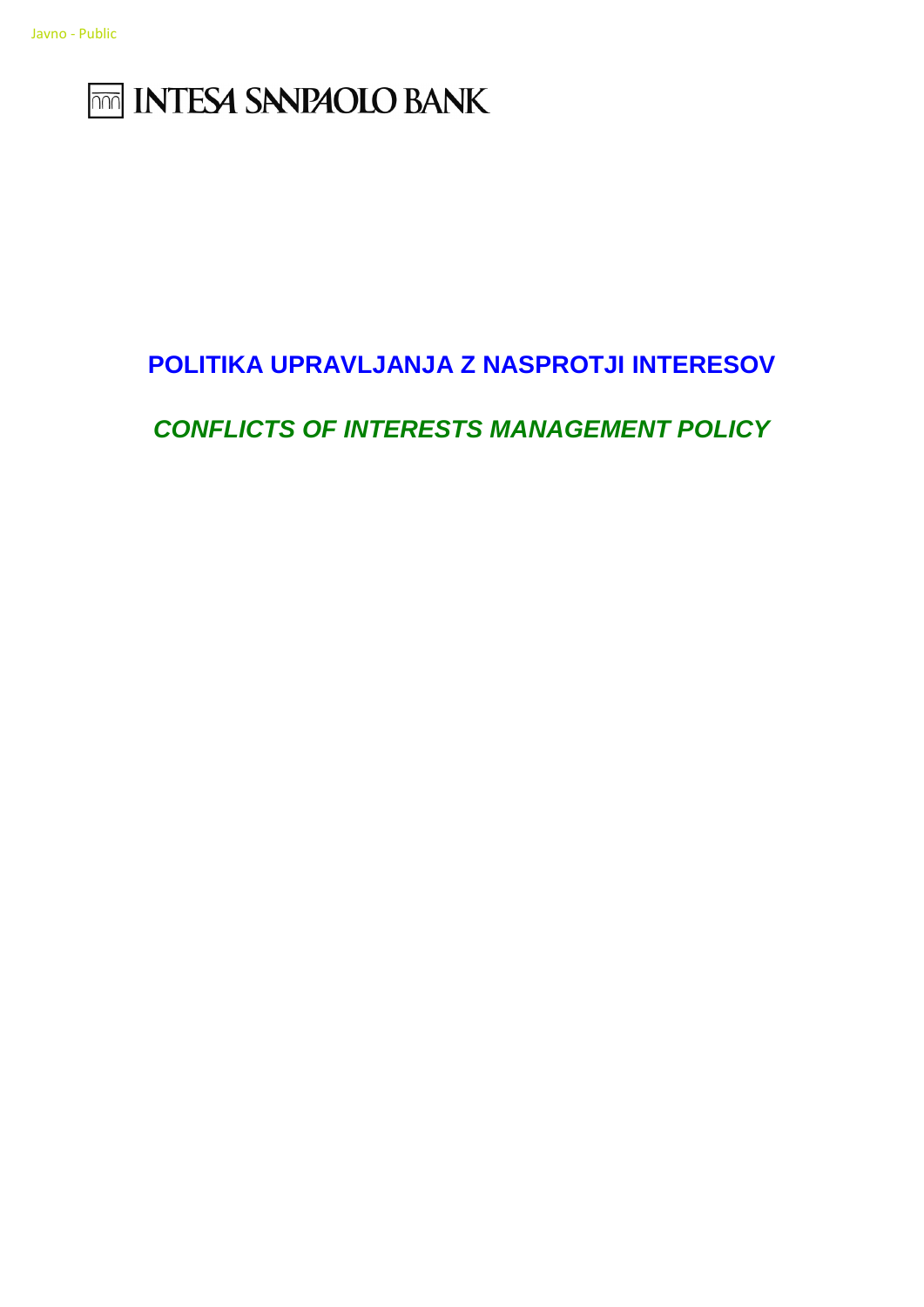## **Vsebina / Table of contents**

| I.        |                                                                                                                                                                                                                           |    |
|-----------|---------------------------------------------------------------------------------------------------------------------------------------------------------------------------------------------------------------------------|----|
| Ш.        | Nasprotje interesov pri opravljanju investicijskih in pomožnih storitev ter distribuciji zavarovalnih<br>naložbenih produktov / Conflict of interest in the provision of investment and ancillary services and the        |    |
|           | II.1. Nasprotja interesov pri izvajanju investicijskih storitev in poslov / Conflicts of interest in the provision of                                                                                                     |    |
|           |                                                                                                                                                                                                                           |    |
|           | II.2. Nasprotja interesov pri izvajanju povezanih storitev in razmerij / Conflicts of interest in the provision of                                                                                                        |    |
|           |                                                                                                                                                                                                                           |    |
|           | II.3. Nasprotja interesov pri opravljanju pomožnih storitev / Conflicts of interest in the provision of ancillary                                                                                                         |    |
|           | II.3.1. Investicijske raziskave, finančne analize ali druge oblike splošnih priporočil v zvezi s finančnimi<br>instrumenti / Investment research, financial analysis or other forms of general recommendation relating to |    |
|           |                                                                                                                                                                                                                           |    |
|           | II.5. Nasprotje interesoviv primeru distribucije zavarovalnih naložbenih produktov / Conflicts of interest in the                                                                                                         |    |
| III.      | Splošne določbe za upravljanje z nasprotji interesov / General provisions for managing conflicts of                                                                                                                       |    |
| interest8 |                                                                                                                                                                                                                           |    |
|           |                                                                                                                                                                                                                           |    |
|           |                                                                                                                                                                                                                           |    |
|           | III.3. Seznam oseb z dostopom do notranjih informacij in Seznam omejinih informacij / Insider list and Limited                                                                                                            | 11 |
|           | III.4 Kodeks ravnanja in Etični kodeks / Code of Conduct and Code of Ethics and anticorruption guidelines 12                                                                                                              |    |
|           | III.5. Smernice skupine o upravljanju finančnih produktov /Guidelines on group product governance                                                                                                                         |    |
| IV.       | Postopki upravljanja z nasprotji interesov / Procedures for managing conflicts of interest 14                                                                                                                             |    |
|           | IV.1. Pravila, ki se nanašajo na izdelavo in distribucijo priporočil / Rules relating to the production and                                                                                                               |    |
|           | IV.2. Pravila o zagotavljanju storeitev svetovanja in drugih investicijskih storitev ter ocene primernosti /<br>Rules on the provision of advisory services and other investment services and suitability assessment 16   |    |
|           |                                                                                                                                                                                                                           |    |
| V.        | Razkritje o nasprotja interesov in povezan register / Disclosure of conflicts of interest and related                                                                                                                     |    |
|           |                                                                                                                                                                                                                           |    |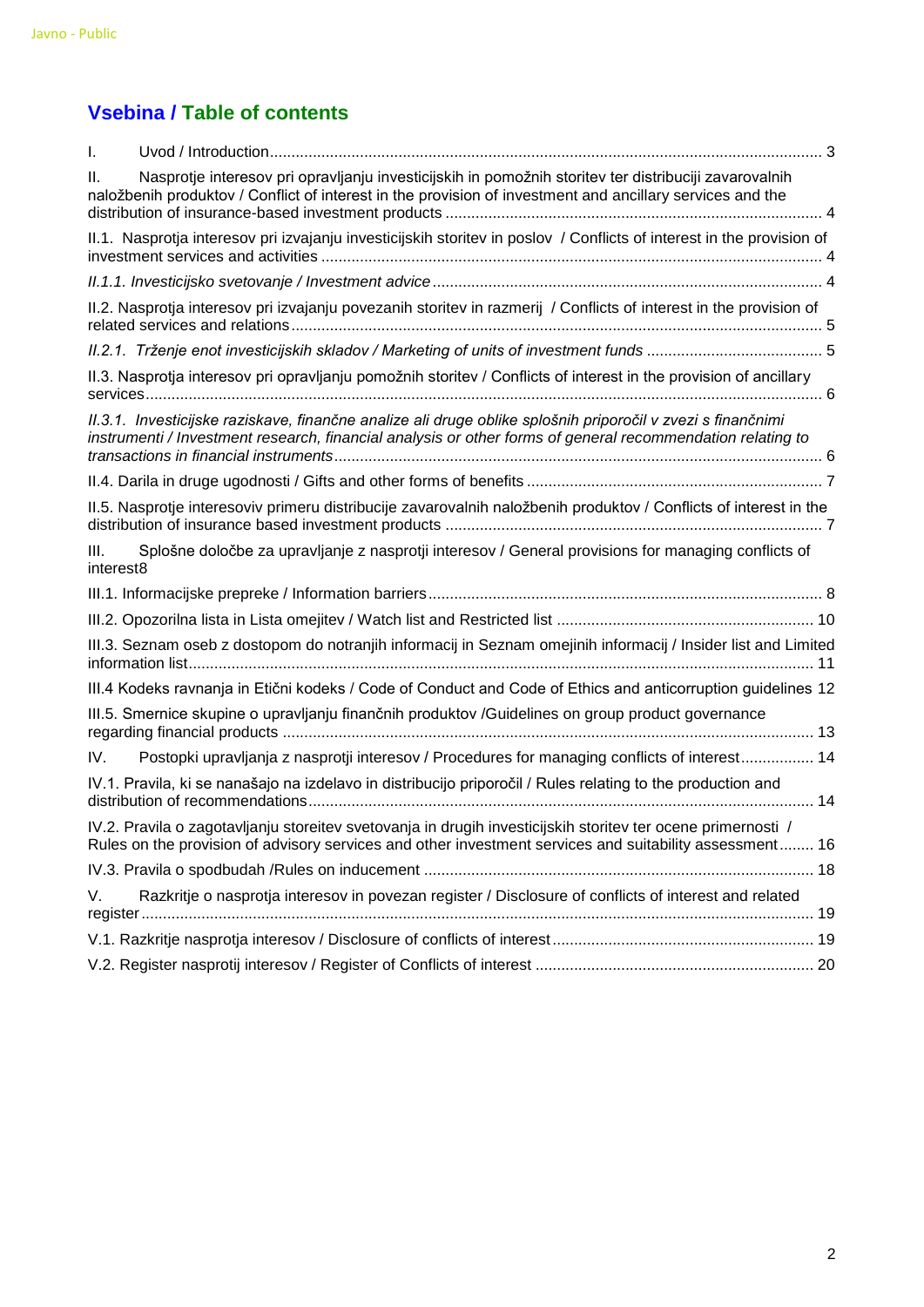Na podlagi 31. člena statuta Banke Intesa Sanpaolo d.d. (v nadaljevanju: Banka) je Uprava Banke sprejela:

Pursuant to Article 31 of the Articles of Association of Banka Intesa Sanpaolo d.d. (hereinafter: the Bank), the Management Board of the Bank has adopted:

## **Politika upravljanja z nasprotji interesov**

## **Conflicts of interest management policy**

## <span id="page-2-0"></span>*I. Uvod / Introduction*

Ta dokument predstavlja Politiko upravljanja z nasprotji interesov Banke (v nadaljevanju: Politika), skladno z Zakonom o trgu finančnih instrumentov (Uradni list RS, št. 77/18, 17/19 – popr. in 66/19; v nadaljevanju: ZTFI-1) in vsemi relevantnimi podzakonskimi akti, sprejetimi na temelju ZTFI-1. Njen cilj je:

- 1. Identificirati okoliščine, ki ustvarjajo ali bi lahko ustvarile nasprotja interesov, ki bi lahko ogrozil interese ene ali več *Strank*;
- 2. Opisati potrebne postopke in ukrepe, ki so sprejeti zaradi preprečitve in upravljanja s takimi nasprotji interesov.

Ta Politika upošteva, da Banka opravlja storitev investicijskega svetovanja in pomožno storitev investicijskih raziskav in finančnih analiz ali drugih oblik splošnih priporočil v zvezi s posli s finančnimi instrumenti. Banka ne izvaja svojih lastnih investicijskih raziskav, ampak svojim *Strankam* ponuja investicijske raziskave, ki jih izvajajo druge družbe v skupini Intesa Sanpaolo (v nadaljevanju: Skupina).

Banka tudi:

- Trži enote investicijskih skladov, kar je storitev, ki je urejena z Zakonom o investicijskih skladih in družbah za upravljanje (Uradni list RS, št. 31/2015 z nadaljnjimi spremembami; v nadaljevanju: ZISDU-3).
- distribuira zavarovalne naložbene produkte, skladno z IDD.

Ta Politika se nanaša samo na prej navedene aktivnosti Banke.

Ta Politika tudi implementira Politiko upravljanja z nasprotji interesov Nadrejene banke (Intesa Sanpaolo, julij 2016) in je bila predhodno poslana v pregled Nadrejeni banki.

This document represents the Conflicts of interest management policy of the Bank (hereinafter: the Policy), pursuant to the Market in financial instruments Act (Official Gazette of RoS, no 77/18, 17/19 – popr. in 66/19; hereafter: ZTFI-1) and all relevant bylaws issued on the basis of ZTFI-1, and its objective is:

- 1. To identify the circumstances which generate or are likely to generate a conflict of interest that could harm the interests of one or more *Customers*;
- 2. To describe the procedures to be followed and measures adopted to prevent or manage such conflicts of interest.

This Policy takes into account the fact, that the Bank is performing the service of investment advice and the ancillary service of investment research and financial analysis or other forms of general recommendation relating to transactions in financial instruments. The Bank does not produce its own investment research, but offers to its *Customers* investment research produced by other companies of the Intesa Sanpaolo Group (hereafter: the Group). The Bank also

- Provides marketing units of investment funds, which is a service, regulated by the Investment funds and management companies act (Official Gazette of RoS, no 31/2015 with subsequent amendments; hereafter: ZISDU-3).
- distributes Insurance-based investment Products according to IDD.
- -

This Policy relates only to the Bank's activities related to aforementioned services.

This Policy also implements the Parent Company' s Conflict of interests management policy (Intesa Sanpaolo, October 2018) and has been first submitted to the examination of the Parent Company.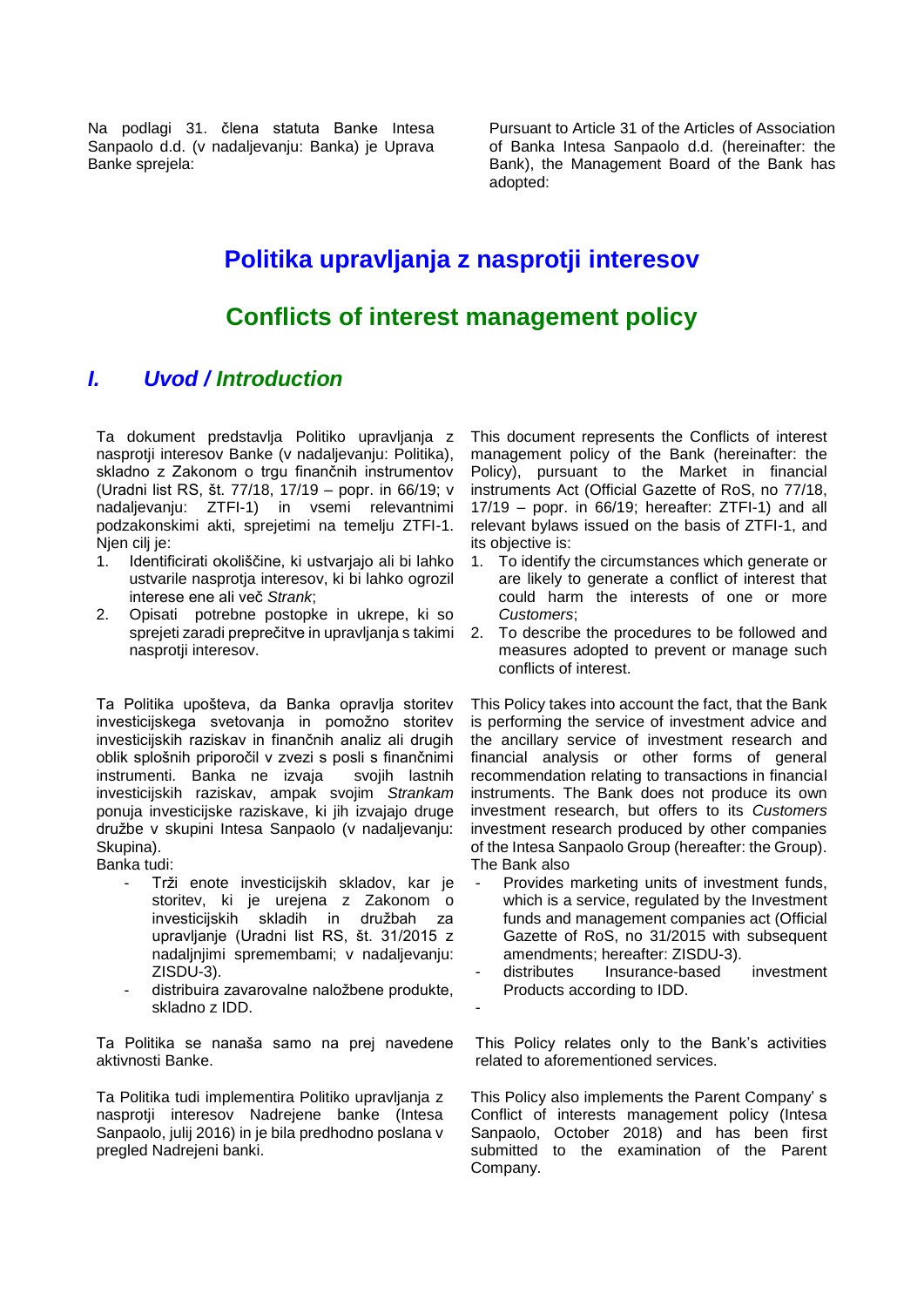Termini, zapisani v *poševnem tisku*, so definirani v Pojmovniku, ki je priloga te Politike.

The terms in *Italics* are defined in the Glossary which is attached to this Policy.

## <span id="page-3-0"></span>*II. Nasprotje interesov pri opravljanju investicijskih in pomožnih storitev ter distribuciji zavarovalnih naložbenih produktov / Conflict of interest in the provision of investment and ancillary services and the distribution of insurance-based investment products*

Ta Politika vsebuje opis okoliščin, v katerih nastanejo ali bi lahko nastale situacije nasprotij interesov, ki bi potencialno lahko ogrozile interese ene ali več *Strank* in ki lahko nastopijo med Banko in/ali *Zadevno osebo* ter *Stranko*, ali med *Strankami*, ko Banka opravlja *Investicijske storitve in posle* ali *Pomožne storitve*, ali pa kombinacijo obojega ali ob distribuciji zavarovalnih naložbenih produktov

Predmet obravnave te Politike niso vse tiste situacije, ki bi sicer lahko pripeljale do nasprotij interesov v razmerju do *Strank*, vendar hkrati predstavljajo tudi kazniva ravnanja, ker so prepovedane s posebnimi pravili in/ali predpisi. Taka ravnanja so urejena s posebnimi postopki, ki jih Banka sprejme zato, da prepreči kazniva dejanja in prekrške v povezavi z zlorabo *Notranjih informacij*, nezakonitega razkritja *Notranjih informacij* in tržne manipulacije, ki se nanašajo na *Občutljive izdajatelje* in druge *Izdajatelje Finančnih instrumentov*, ki niso uvrščeni v javno trgovanje.

This Policy contains a description of the circumstances which generate or are likely to generate conflict-of-interest situations which may potentially harm the interests of one or more *Customers* and which may arise between *the Bank* and/or *Relevant Persons* and the *Customer* or between *Customers* when providing any *Investment service and activity* or *Ancillary service* or a combination of the two or when distributing Insurance-based investment products.

Certain circumstances which, in abstract terms, may amount to a conflict of interests vis-à-vis the *Customers*, but which also take the form of wrongful conduct as they are prohibited by specific legal provisions and/or regulations, are not dealt with by this Policy. Such conducts are regulated by specific procedures which the Bank adopts to prevent crimes and offences for abuse of *Inside information*, unlawful disclosure of *inside information* and market manipulation relating to *Sensitive Issuers*, as well as the abuse of *Confidential Information* relating to *Sensitive Issuers* and other *Issuers* of unlisted *Financial Instruments*.

## <span id="page-3-1"></span>*II.1. Nasprotja interesov pri izvajanju investicijskih storitev in poslov / Conflicts of interest in the provision of investment services and activities*

#### <span id="page-3-2"></span>*II.1.1. Investicijsko svetovanje / Investment advice*

- a) Nudenje *Investicijskega svetovanja* v zvezi s *Finančnimi instrumenti*, ki jih distribuira ali prodaja Banka, lahko vodi do nasprotja interesov, saj bi Banka lahko bila bolj naklonjena k priporočanju določenega *Finančnega instrumenta* na osnovi prejetih provizij kot na primer:
	- Za umestitev / distribucijo proizvodov upravljanja sredstev: za znesek danih / distribuiranih izdelkov, retrocesija naslednjih provizij: o naročnina;

o upravljavska provizija.

- a) Providing *Investment advice* on *Financial instruments* distributed or sold by the Bank entails a conflict of interest as the Bank might be included into recommending a *Financial instrument* based on the fees earned, such for example:
	- For placing/distribution of asset management products: for the amount of<br>the products placed/distributed. the products placed/distributed, retrocession of the following fees:
		- o Subscription fee;
		- o Management fee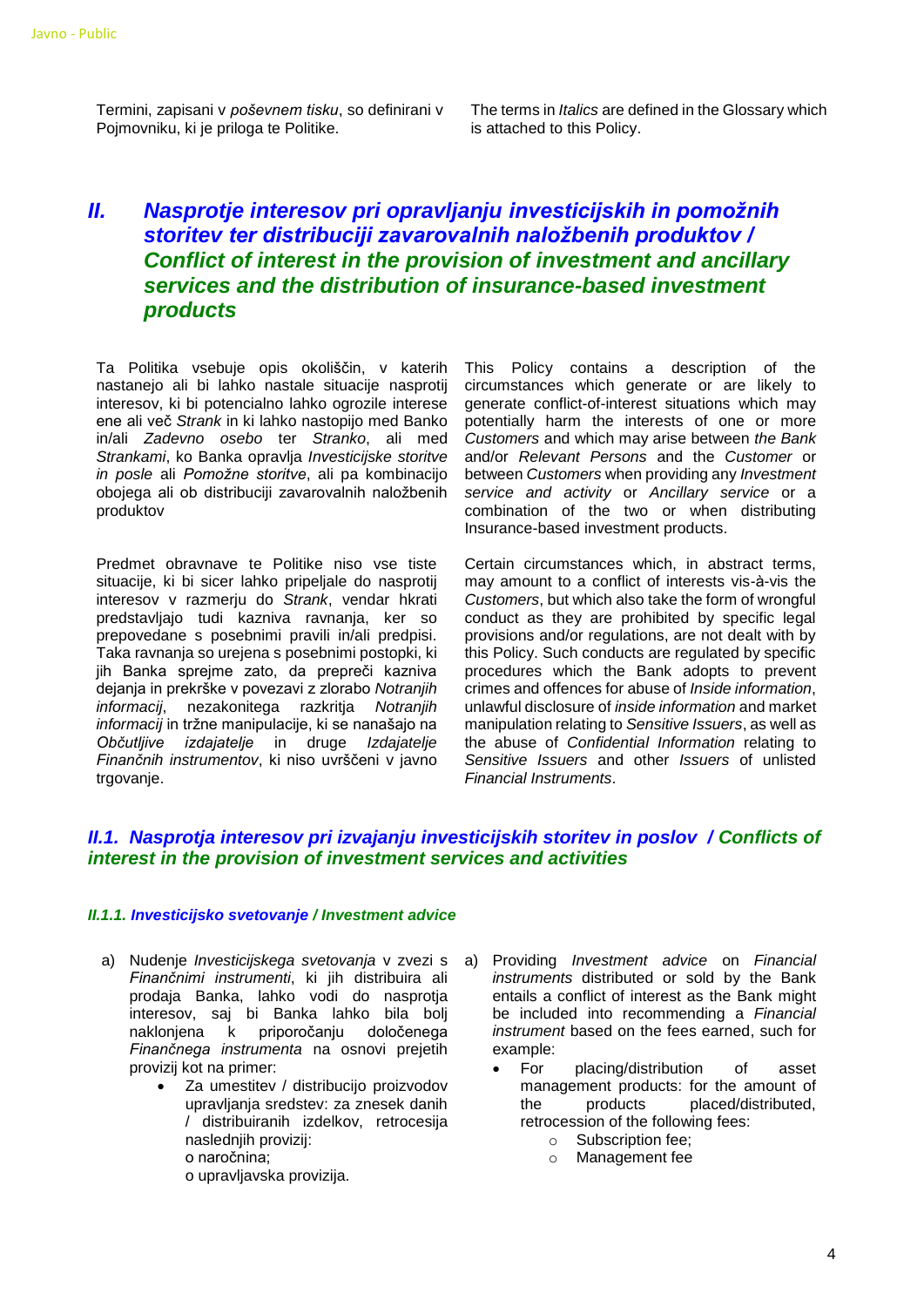b) Pri *Investicijskem svetovanju* v zvezi s b) Within *Investment advice* provided on Financial *Finančnimi instrumenti* lahko obstoj shem nagrajevanja *Zadevnih oseb*, ki so udeležene pri izvajanju te storitve, vodijo do nasprotja interesov, ker so *Zadevne osebe* zaradi nagrajevanja lahko motivirane, k priporočanju *Strankam* določenih *Finančnih instrumentov*, ne glede na to, da to mogoče ni v najboljšem interesu teh *Strank*.

Storitev *Investicijskega svetovanja* se navadno izvaja v povezavi s katero drugo *Investicijsko storitvijo* ali *Pomožno storitvijo*. Torej je lahko ta storitev poleg situacij nasprotja interesov, ki so navedene zgoraj, izpostavljena tudi dodatnim situacijam, ki izhajajo iz *Investicijskih* ali *Pomožnih storitev*, ki se izvajajo poleg *Investicijskega svetovanja*.

Nasprotje interesov v zvezi z zagotavljanjem investicijskega svetovanja velja tudi za storitev plasiranja Finančnih produktov, ki jo je izdala Banka.

*Instruments*, the existence of rewarding systems for the *Relevant Persons* involved in providing the service in question may entail a conflict of interest as the *Relevant Persons*  might be induced, based on the remuneration received, to recommend specific *Financial Instruments* to the *Customers* regardless of the fact that it might not be in the best interests of the *Customers* concerned.

The *Investment advice* service is usually provided jointly with another *Investment* or *Ancillary service*; thus, in providing the service under review, besides the conflict-of-interest situations stated above, there are additional ones highlighted by reference to the *Investment* or *Ancillary service* possibly provided in addition to the *Investment advice*.

The conflict of interest relating to the provision of investment advice also apply to the Placement service of Financial product issued by Bank.

## <span id="page-4-0"></span>**II.2. Nasprotja interesov pri izvajanju povezanih storitev in razmerij / Conflicts of interest in the provision of related services and relations**

#### <span id="page-4-1"></span>*II.2.1. Trženje enot investicijskih skladov / Marketing of units of investment funds*

- a) Trženje enot investicijskih skladov, ki so jih ustanovile ali jih upravljajo družbe iz Skupine Intesa Sanpaolo ali druge družbe, v katerih ima Skupina Intesa Sanpaolo pomemben delež, lahko vodi do nasprotja interesov, ker bi Banka lahko bila zainteresirana za ustvarjanje opravnin v korist teh družb.
- b) Trženje enot investicijskih skladov, ki so jih ustanovile ali jih upravljajo družbe, ki jih financira Banka, vodi do nasprotia interesov, kadar Banka znatno financira tako družbo ali njeno skupino, tudi ob upoštevanju njihove bonitetne ocene. Banka je namreč lahko naklonjena k trženju enot investicijskih skladov zaradi lastnih finančnih interesov, ne glede na to, ali je plasma dejansko v najboljšem interesu *Stranke*.
- c) Trženje enot investicijskih skladov, ki so jih ustanovile ali jih upravljajo družbe, ki so Banko najele za izvajanje skrbniških storitev te sklade, vodi do nasprotja interesov. Banka bi namreč lahko bila naklonjena k spodbujanju prodaje teh skladov, z namenom ohranitve ali okrepitve poslovnih razmerij s tako družbo ali njeno skupino.
- d) Trženje enot investicijskih skladov lahko vodi do nasprotja interesov, kadar ima Banka v okviru že sklenjenih pogodb o opravljanju storitev, predvidene provizije, opravnine ali druge nedenarne storitve (spodbude). Trženje enot investicijskih skladov se namreč lahko
- a) Marketing of units of investment funds set up or managed by companies of the *Intesa Sanpaolo Group* or other companies in which the *Intesa Sanpaolo Group* holds a relevant stake entails a conflict of interest, as the Bank might be interested in generating commissions to the benefit of such companies.
- b) Marketing of units of investment funds set up or managed by companies financed by the Bank entails a conflict of interest when the Bank grants significant financing to such a company or its group, also taking account of their rating, as the Bank might be induced to carry out the marketing as a result of the financial interest of the Bank regardless of whether the placement is actually in the best interests of the *Customer*. c) Marketing of units of investment funds set up or managed by companies which engaged the Bank to perform custody (depositary) services for those funds entails a conflict of interest as
	- the Bank might be enticed into promoting the placement to preserve or strengthen the business relationship with the company or its group.
- d) Marketing of units of investment funds entails a conflict of interest in case the Bank has, in relation to the same service, agreements in place to receive fees or commissions or other non-monetary services (inducements), since the marketing might take place on the basis of the existing agreements mentioned above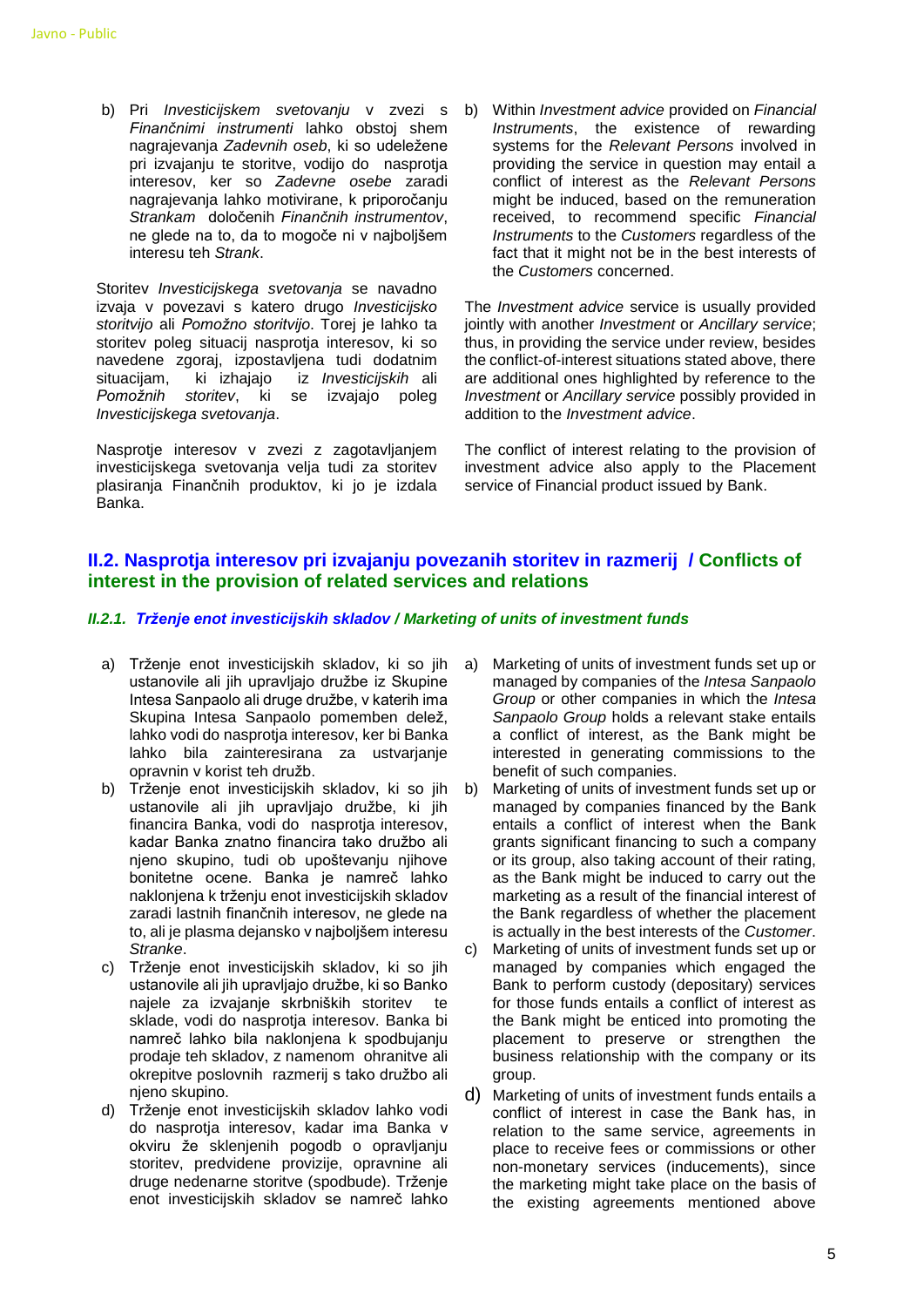izvaja na temelju obstoječih dogovorov, kakor navedeno v prejšnjem stavku in ne v najboljšem interesu *Stranke*.

rather than in the best interests of the *Customer*.

## <span id="page-5-0"></span>*II.3. Nasprotja interesov pri opravljanju pomožnih storitev / Conflicts of interest in the provision of ancillary services*

<span id="page-5-1"></span>*II.3.1. Investicijske raziskave, finančne analize ali druge oblike splošnih priporočil v zvezi s finančnimi instrumenti / Investment research, financial analysis or other forms of general recommendation relating to transactions in financial instruments*

- *a)* Izdelava in širjenje *Priporočil* v zvezi s *Finančnimi instrumenti Izdajatelja*, pri katerem ena ali več družb *Skupine Intesa Sanpaolo:*
	- Ima pomemben delež v lastniški strukturi *Izdajatelja* ali podjetja, ki obvladuje *Izdajatelja*, ali je večinski delničar *Izdajatelja*, ali je *Izdajatelj Zadevna oseba*  ali *Oseba, tesno povezana z Zadevno osebo*;
	- Imenuje enega ali več članov upravljalnih organov *Izdajatelja* ali podjetja, ki obvladuje Izdajatelja, ali je večinski delničar *Izdajatelja*;
	- Sodeluje v delničarskih sporazumih, sklenjenih med referenčnimi delničarji *Izdajatelja*, ali z nadrejeno družbo Izdajatelja ali z *Izdajateljevim* večinskim delničarjem;
	- Je odobrila pomembno financiranje ali je med glavnimi posojilodajalci *Izdajatelja* ali njegove skupine.
	- Deluje kot *Specialist*, *»Corporate broker«* ali *Upravljalec likvidnosti* v zvezi z določenimi *Finančnimi instrumenti Izdajatelja*;
	- Je, v obdobju zadnjih 12 mesecev, z *Izdajateljem* sklenila, pogodbo o zagotavljanju *Investicijskih storitev* ali *Pomožnih storitev*, ali je v enakem obdobju bilo že izvršeno plačilo za te storitve;
	- Je v okviru svojih aktivnosti prevzela *Usmerjeno pozicijo* v zvezi s *Finančnimi instrumenti Izdajatelja* ali *Izdajateljeve*  skupine. Obstoj nasprotja interesov se presoja glede na velikost prevzetega Usmerjene *pozicije.*
	- Med delničarje šteje Izdajatelja;
	- Sama izdaja *Finančne instrumente,* ki so povezani s *Finančnimi instrumenti izdajatelja;*

predstavlja situacijo nasprotja interesov, ker bi Banka lahko bila spodbujena dajati pozitivna *Priporočila* zaradi finančnih interesov zgornjih *Izdajateljev* in/ali zaradi ohranjanja razmerja z zgornjimi *Izdajatelji* in/ali zaradi zasledovanja

production and circulation of *Recommendations* on the *Financial Instruments* of an *Issuer* in respect of which one or more companies of the *Group*:

- Have a relevant stake in the share capital of the *Issuer* or of the company which controls the *Issuer*, or are the majority shareholders of the Issuer or the *Issuer* is a *Relevant Person* or else a *Person closely related to the Relevant Person*;
- designate one or more members of the corporate bodies of the *Issuer* or of the company which controls the Issuer or of the Issuer's majority shareholder;
- Take part in shareholders' agreements entered into between reference shareholders of the *Issuer* or of the Issuer's parent company or the *Issuer's* majority shareholder;
- Grant significant financing or are among the main lenders of the *Issuer* or its group;
- Act as *Specialist*, *Corporate broker* or *Liquidity provider* with regard to certain *Financial Instruments* of the *Issuer*;
- have signed an agreement with the *Issuer*, in effect in the past twelve months, on the provision of *Investment Services* or Ancillary *Services* or have received/paid the amount for those services during the same period;
- their as part of its activity, it has assumed a *Directional Position* in relation to the *Financial Instruments* of the *Issuer* or the *Issuer's* group. The existence of a conflict of interest is assessed by reference to the extent of the *Directional Position* assumed;
- have share capital owned by the *Issuer*;
- are *Issuer* of *Financial Instruments* related to the *Issuer's Financial Instruments*;

represents a conflict of interest situation as the Bank might be induced to make positive *Recommendations* based on their financial interest and/or to preserve their relationship with the *Issuer* and/or promote the interests of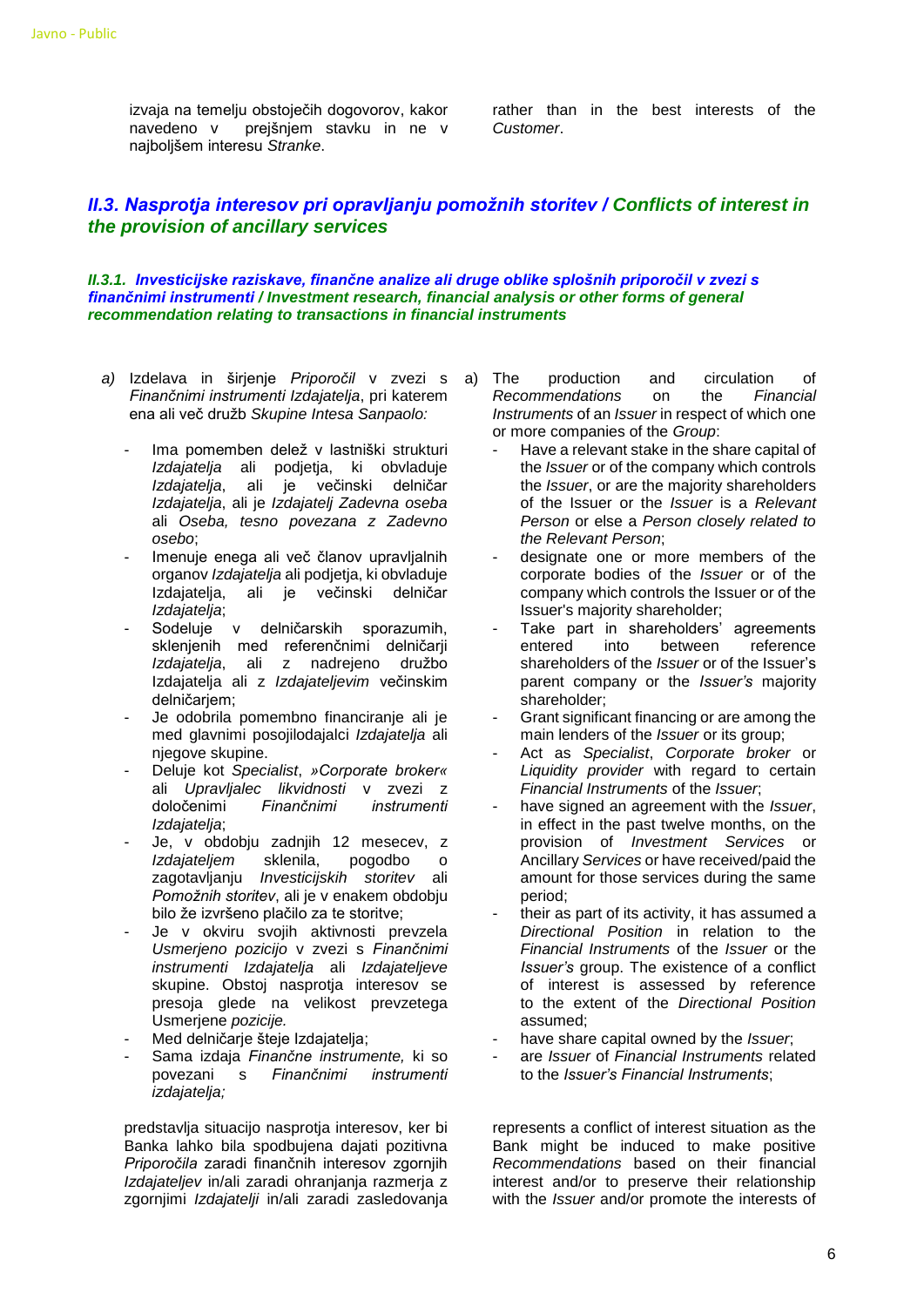interesov Skupine ali *Zadevnih oseb*, ne glede na interese prejemnikov *Priporočil*

- b) Izdelava *Priporočil* in hkratno izvajanje storitve upravljanja kolektivnih naložbenih podjemov ali storitve *Gospodarjenja s finančnimi instrumenti* lahko privede do nastanka nasprotia interesov. ker bi banka lahko bila spodbujena dajati pozitivna (ali negativna) *Priporočila* v katerih imajo investicijski skladi/družbe za upravljanje Skupine Intesa Sanpaolo, ali njene stranke, ki se poslužujejo storitve *Gospodarjenja s finančnimi instrumenti*, kratke ali dolge *Usmerjene pozicije*. Obstoj nasprotja interesov se presoja glede na velikost prevzetih *Usmerjenih pozicij*.
- c) Izdelava *Priporočil* v zvezi s *Finančnimi instrumenti* vodi do nasprotja interesov, če pri izdelavi sodeluje *Zadevna oseba*, ki ima *Usmerjeno pozicijo* v dotičnih *Finančnih instrumentih*, ker bi vsebina omenjenega *Priporočila* lahko bila pod vplivom interesov *Zadevne osebe*.

the *Group* or of the *Relevant Person* regardless of the interests of the recipients of the *Recommendations*.

- b) The production of *Recommendations* and the simultaneous provision of the collective portfolio management service or of the *Portfolio management* service may give rise to a conflict of interest as the Bank might be induced to make positive (or negative) *Recommendations*  regarding the *Financial Instruments* in respect of which investment funds/management companies of the *Intesa Sanpaolo Group*, or its *Customers* which take advantage of the *Portfolio management* service, hold either short or long *Directional Positions*. The existence of a conflict of interest is assessed by reference to the extent of the *Directional Position* assumed.
- c) The production of *Recommendations* on *Financial Instruments* entails a conflict of interest if a *Relevant Person* who holds a *Directional Position* in said *Financial Instruments* takes part in the production, as the content of the aforementioned *Recommendations* could be influenced by the interests of the *Relevant Person*.

### <span id="page-6-0"></span>*II.4. Darila in druge ugodnosti / Gifts and other forms of benefits*

Prejem daril ali drugih ugodnosti znatne vrednosti s strani *Zadevne osebe*, vodi do nasprotja interesov, ker lahko vpliva na korektno izvajanje *Investicijskih storitev* in *Pomožnih storitev* in pravilno distribucijo zavarovalnih naložbenih produktov.

The receipt and/or provision by *Relevant Persons* of gifts or other forms of benefits of significant value entails a conflict of interest as it might influence the proper provision of the *Investment services* and *Ancillary services and the proper distribution of Insurance-based investment products.*

## <span id="page-6-1"></span>*II.5. Nasprotje interesoviv primeru distribucije zavarovalnih naložbenih produktov / Conflicts of interest in the distribution of insurance based investment products*

- Distribucija zavarovanj, ki jo izvaja Banka, lahko vodi do nasprotja interesov med Banko, zadevnimi osebami in strankami Banke, ko:
- a) Banka v procesu distribucije zavarovanja predlaga zavarovalne naložbene produkte, ki jih izdajajo zavarovalne družbe iz skupine;
- c) Banka prejme plačilo s strani zavarovalnih družb v zvezi z distribucijo zavarovalnih naložbenih produktov in s tem povezanimi dejavnostmi poprodajne pomoči; to bi lahko spodbudilo zadevane osebe, da komercialne predloge usmerijo k izdelkom, ki zagotavljajo večje nagrade, ne glede na dejanske potrebe stranke za sklenitev zavarovanja;

Insurance distribution carried out by Bank may lead to a conflict of interest between the Bank, Relevant Persons and Customers of the Bank, as:

a) the Bank, in the activity of insurance distribution, proposes Insurance-based investment products issued by insurance Companies of the Group;

b) the Bank receives remuneration from the insurance Companies in connection with the subscription of distributed Insurance-based investment products and relating after-sales assistance activities; this could induce the Relevant persons to direct the commercial proposition towards products that guarantee greater remuneration, even regardless of the actual insurance needs of the Customer;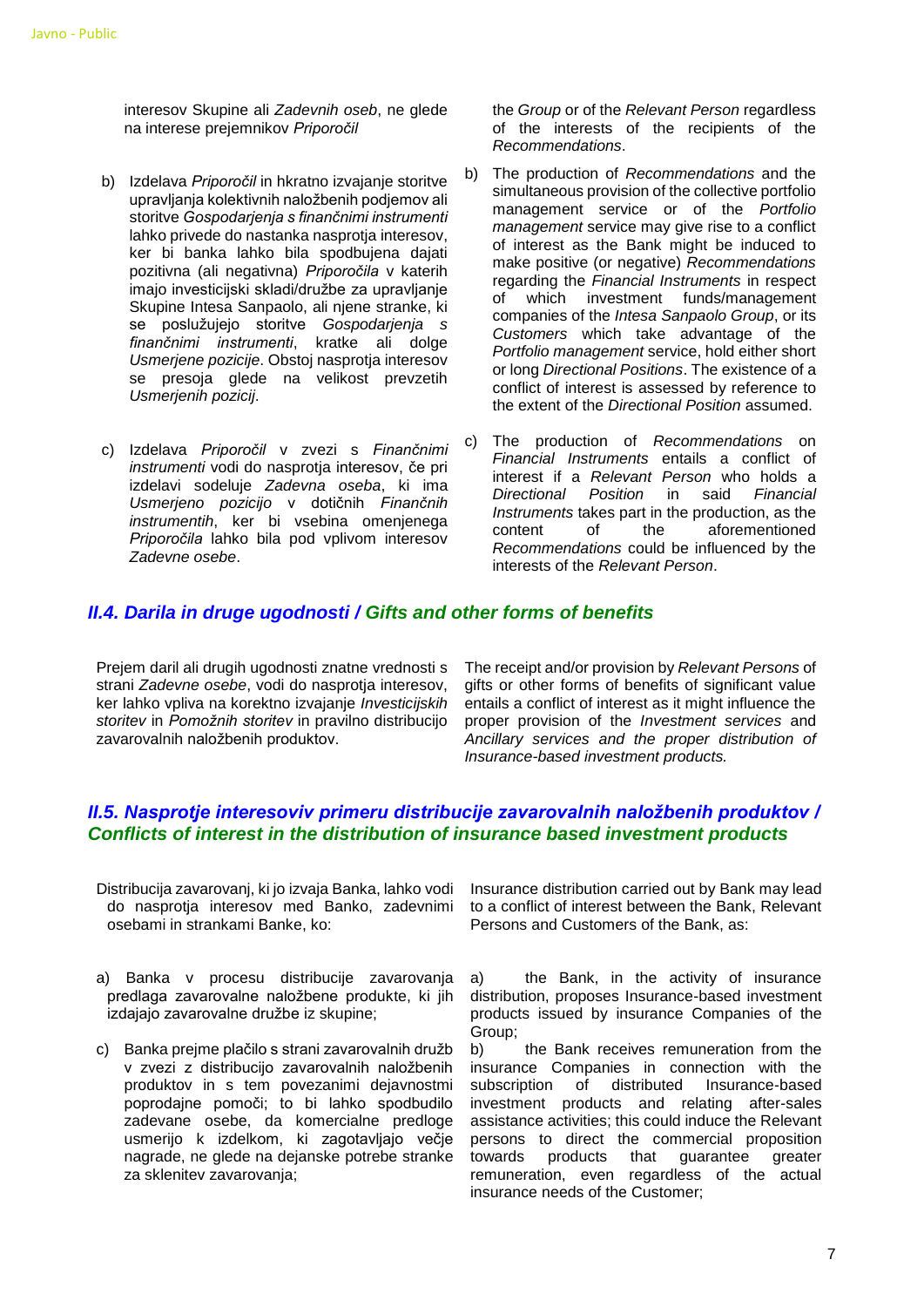c) sistem nagrajevanja za zadevane osebe, zadolžene za distribucijo zavarovanj določa, da je del njihovih prejemkov temelji na doseženih komercialnih rezultatih: to bi jih lahko spodbudilo, da usmerijo komercialni predlog k zavarovalnim naložbenim produktom, ki jim omogočajo doseganje zastavljenih ciljev, ne glede na dejanske zavarovalne potrebe stranke.

c) the reward system for Relevant Persons in charge of the insurance distribution business provides that part of their remuneration is based on achieved commercial results: this could induce them to direct the commercial proposition towards Insurance-based investment products that allow them to achieve assigned objectives, even regardless of the actual insurance needs of the Customer.

## <span id="page-7-0"></span>*III. Splošne določbe za upravljanje z nasprotji interesov / General provisions for managing conflicts of interest*

Poleg identifikacije okoliščin, ki povzročajo ali bi lahko povzročale nasprotja interesov v povezavi z *Investicijskimi storitvami in posli* in *Pomožnimi storitvami* ki jih izvaja Banka in distribucijo zavarovalnih naložbenih produktov, ta Politika določa tudi osnovna pravila in ukrepe za upravljanje takšnih nasprotij interesov. Opredeljena so tista pravila in ukrepi, ki so ustrezna za upravljanje situacij nasprotij interesov, naštetih v drugem poglavju tega dokumenta.

In addition to identifying the circumstances which generate or might generate a conflicts of interest with regard to *Investment services and activities* and *Ancillary services* provided and the distribution of Insurance-based investment products, these Policy define the main rules and the actions to take to manage such conflicts of interest and has identified those deemed appropriate for managing the conflict-of-interest situations listed in the second chapter of this document.

#### <span id="page-7-1"></span>*III.1. Informacijske prepreke / Information barriers*

Informacijske prepreke (tudi "kitajski zidovi") se, v splošnem in na nivoju celotne Skupine Intesa Sanpaolo, nanašajo na višji nivo funkcionalnega in logističnega ločevanja organizacijskih struktur, ki izvajajo *Storitve in posle korporativnega financiranja* (vključno z ločevanjem zaposlenih v teh strukturah), na segmente poslovanja s *Strankami*, ki spadajo na Korporativno stran, in na segmente poslovanja, ki izvajajo *Investicijske storitve in posle* ali *Pomožne storitve* investitorjem ali finančnim trgom (kar označujemo kot »Tržna« stran), in *Raziskave*. Vse to z namenom:

- Da strukture, ki spadajo v Tržno stran, ali strukture, ki so zadolžene za pripravo *Raziskav*, ne pridobijo *Notranjih informacij* ali *Zaupnih informacij* ali drugih informacij, ki so poznane Korporativni strani. S tem se prepreči tveganje, da bi te strukture v okviru opravljanja svojega rednega tržnega poslovanja ali priprave *Priporočil*, lahko uporabile te informacije.
- Da strukture Tržne strani in strukture, ki so zadolžene za pripravo *Raziskav*, hierarhično ne poročajo strukturam Korporativne strani, in nasprotno, da se strukture Korporativna strani ne morejo seznaniti s posli ali aktivnostmi Korporativne strani. Na tak način lahko poslujejo na neodvisen in vzajemno neomejen

Information Barriers (also called "Chinese Walls") refer, at general level and with effect on all the Intesa Sanpaolo Group, to the higher level functional and logistic segregation of the organisational structures, including the separation of the relevant personnel assigned to them, which provide *Corporate finance services and activities* to the *Customer* segments attributable to the Corporate side and those which provide *Investment services and activities* or some *Ancillary services* to investors or financial markets (attributable to the "Market" side) and *Research* in order to guarantee that:

- the Market side structures or the structures in charge of drafting the *Research* do not acquire *Inside information* or *Confidential Information* or other reserved information known by the Corporate side, so as to prevent the risk that the former, as part of their day-to-day market transactions or the processing of *Recommendations*, may operate by using such information;
	- the Market side structures or the structures in charge of drafting the *Research* do not report, hierarchically, to the structures of the Corporate side nor, vice versa, can they get to know Corporate side transactions or activities; thus, they are able to operate in an independent and mutually unrestricted manner, preventing, in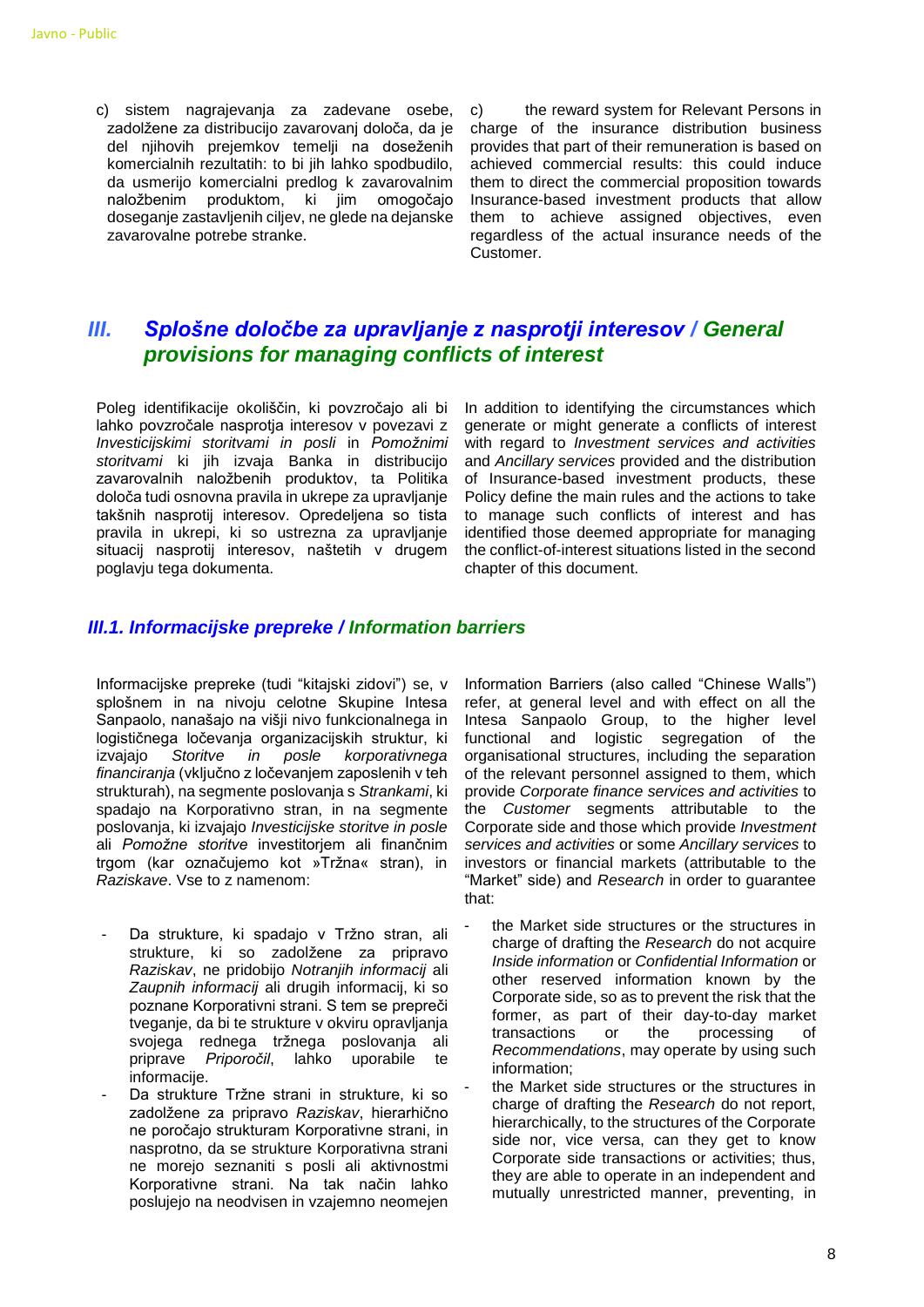način, s čemer preprečujejo pojav tržnih zlorab in situacij nasprotij interesov v škodo *Strank*

Da so strukture Tržne strani ločene od struktur. ki so zadolžene za pripravo *Raziskav*; z namenom preprečevati situacije nasprotij interesov v škodo *Strank*.

Korporativna stran običajno vključuje tiste strukture Banke, ki podjetjem, slovenskim in tujim finančnim institucijam, nadnacionalnim entitetam, državam, javnim organom centralne in lokalne ravni ter javnim podjetjem in entitetam:

- Ponujajo *Storitve in posle korporativnega financiranja*;
- So zadolžene za upravljanje z odnosi s *Strankami*.

Tržna stran običajno obsega vse strukture Banke, ki izvajajo:

- *Investicijske storitve in posle*;
- *Pomožne storitve* (vendar ne *Svetovanje podjetjem* in storitve, povezane z izdajo ali prvo ali nadaljnjo prodajo *Finančnih instrumentov*, ki spadajo med Korporativne posle in *Raziskave*);
- Zakladništvo (vendar ne posle, ki vključujejo lastniški kapital Skupine Intesa Sanpaolo ali lastne izdaje kapitala; te spadajo k aktivnostim Korporativne strani) in trgovanje za svoj račun.

Ker v Banki soobstajajo strukture, ki spadajo v Korporativno stran, is strukture, ki spadajo v Tržno stran, se ukrepi organizacijskega in logističnega razmejevanja uporabljajo za organizacijske strukture, ki poročajo neposredno Upravi.

Naslednje osebe so posledično »nad zidom v strogem pomenu«, kar pomeni, da so zaradi svojih aktivnosti in vlog nad informacijskimi preprekami:

- Člani Organov upravljanja Banke.

Obstoj informacijskih preprek pomeni, da nobena organizacijska struktura Banke, ki poroča neposredno Upravi, ne more istočasno opravljati poslov, ki spadajo v Korporativno stran, in poslov, ki spadajo v Tržno stran (Banka ne izdeluje *Raziskav,* zato razmejitev v tem pogledu ni relevantna za Banko) .

Brez poseganja v ukrep ločevanja, kot je opisan zgoraj, Banka v primerih, ko je zaradi izvedbe posla za *Stranko* neogibno potrebno omogočiti stike med stranema, ki ju ločuje informacijska prepreka (načelo »potrebno vedeti«), določi metode za omogočanje in sledenje takšnih stikov. Pri tem sprejme postopkovne ukrepe in operativne

this way, any phenomenon of market abuse or conflict-of-interest situations to the detriment of the *Customers*;

the Market side structures are separate from the structures in charge of drafting *Research* in order to prevent conflict-of-interest situations to the detriment of the *Customers*.

The Corporate side conventionally includes those structures of the Bank which, for Companies, Slovenian and foreign Financial Institutions, Supranational entities, States, Central and Local public bodies and Government-owned companies and entities:

- provide *Corporate finance services and activities*;
- are in charge of Customer relationship management.

The Market side conventionally includes all structures of the Bank which provide:

- *Investment services and activities*;
- *Ancillary services* (excluding *Advice to undertakings* and services related to underwriting *Financial Instruments*, which instead fall within Corporate activities and *Research*);
- Treasury (excluding the transactions involving the share capital of the Intesa Sanpaolo Group and own issuances, which instead fall within the activities of the Corporate side) and Proprietary Trading activities.

Since the structures dedicated to "Corporate" and "Market" activities coexist within the Bank, the organizational and logistic segregation measures apply to organizational structures reporting directly to the Management Board.

As a result, the following persons are considered to be "above the wall in the broad sense", which means they are above the information barriers, by virtue of the activities and roles they cover:

The members of Corporate Bodies of the Bank.

The presence of Information Barriers implies that no organisational structure of the Bank reporting directly to Management Board can perform activities included in the Corporate side and the Market side at the same time (the Bank does not produce *Research,* so segregation in this respect is not relevant for the Bank).

Without prejudice to the segregation measure indicated above, in the cases where it is indispensable to make the contacts between the different sides of the Information Barriers possible in order to carry out the activities undertaken with the *Customers* ("need to know" principle)*,* the Bank regulates the methods to make such contacts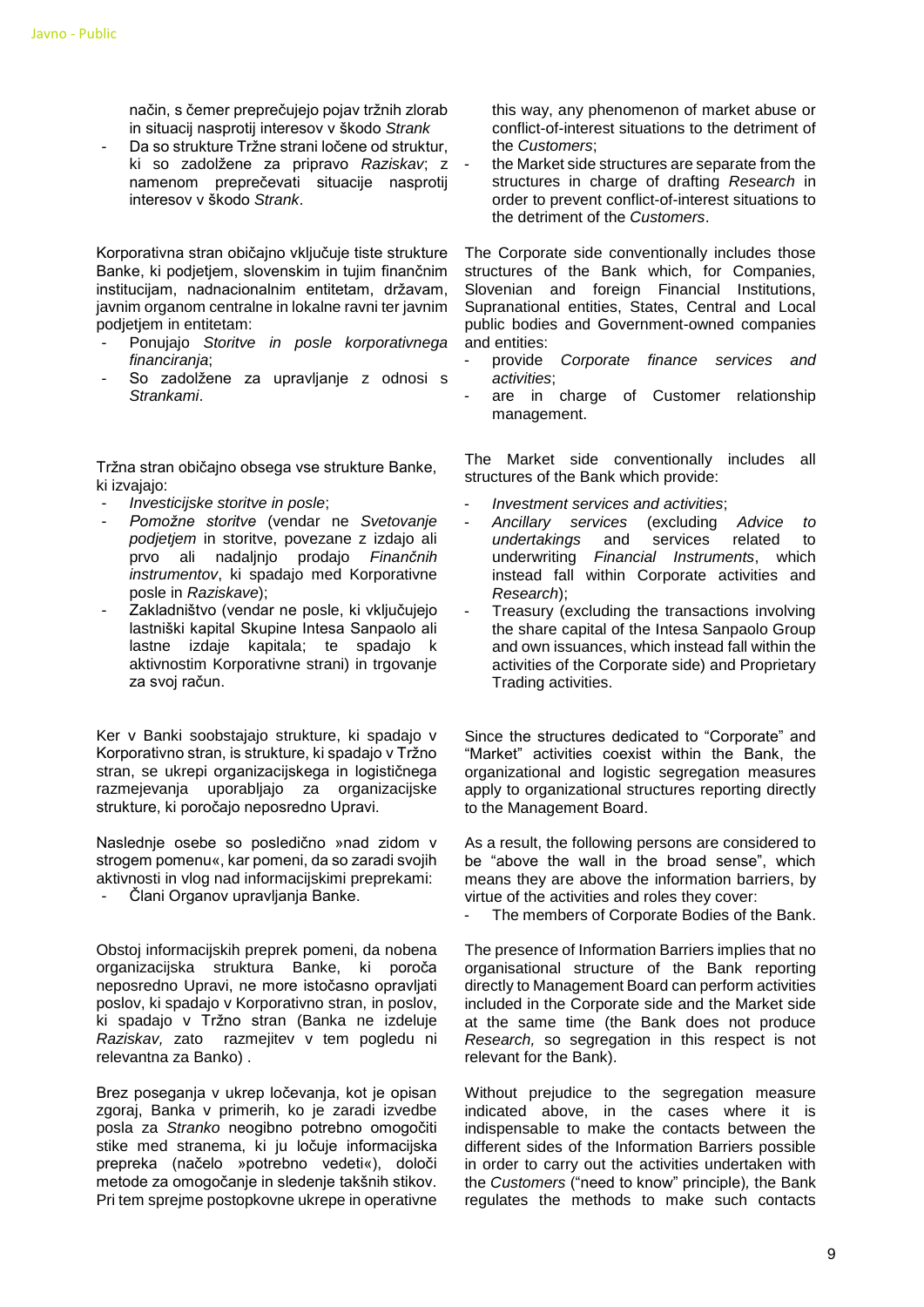mehanizme, ki pristojnim strukturam omogočajo sprožitev ustreznih omejitev, če je to potrebno.

possible and to keep track of them, subject to adopting procedural measures and operating mechanisms which allow the triggering, if needed, of appropriate restrictions by the competent structures.

## <span id="page-9-0"></span>*III.2. Opozorilna lista in Lista omejitev / Watch list and Restricted list*

Uveljavitev mehanizmov za evidentiranje (*Opozorilna lista*) in izvedbo predhodne analize nekaterih kategorij poslov, ki se nanašajo na *Občutljive Izdajatelje* ("občutljive situacije"), omogočajo vnaprejšnje prepoznavanje operativnih situacij, ki lahko vodijo do situacij nasprotij interesov, in določanje morebitnih varovalk ali operativnih omejitev, ki so namenjene zmanjševanju takih nasprotij interesov.

Banka je uveljavila tak mehanizem. Temelji na poročilih Sektorju za skladnost poslovanja in preprečevanje pranja denarja o korporativnih bančnih poslov in poslov, ki se nanašajo na upravljanje z naložbami, v zvezi s katerimi ima Banka *Notranje* ali *Zaupne informacije v zvezi drugimi izdajatelji* ; v vsakem primeru pa tudi informacije, ki napovedujejo potencialno nasprotje interesov na Korporativni strani informacijske prepreke. Ta mehanizem predstavlja eno najpomembnejših podatkovnih zbirk za oblikovanje registra nasprotij interesov. Bolj natančno, *Opozorilna lista* se uporablja za prepoznavanje naslednjih vrst nasprotij:

- Nasprotja v razmerju do *Strank*: to so nasprotja interesov, ki lahko nastanejo pri izvajanju *Storitev in poslov korporativnega financiranja Strank* – podjetij, zaradi prisotnosti drugih interesov Banke;
- Nasprotja med strankami: to so nasprotja interesov, ki lahko nastanejo ob hkratnem sprejemov več medsebojno si nasprotujočih mandatov in/ali vlog pri izvajanju *Storitev in poslov korporativnega financiranja Strank*podjetij;
- Imetništvo *Notranjih* ali *Zaupnih informacij*: to so primeri asimetrije informacij, ki lahko nastanejo, če se Banka seznani z Notranjo ali Zaupno informacijo pri izvajanju Investicijskih storitev in poslov kot tudi pri izvajanju Storitev in poslov korporativnega financiranja v zvezi z *Občutljivimi Izdajatelji*.

Korporativne bančne transakcije ali transakcije, ki se nanašajo na upravljanje z deleži, morajo biti poročane najkasneje ob podpisu sporazuma o zaupnosti, ali še prej, če je zelo verjetno, da bo transakcija izvedena, v vsakem primeru pa še pred prevzemom formalnih obvez do *Stranke*.

The adoption of a mechanism to record (*Watch List*) and carry out a preliminary analysis of some categories of transactions referred to *Sensitive Issuers* ("*sensitive situations*") allows to detect ex ante the operating situations which may give rise to conflict-of-interest situations and to identify possible precautions or operating limits aimed at mitigating such conflicts of interest.

Such mechanism is present in the Bank. It is based on reports to the Compliance and AML Department on the corporate banking transactions and those relating to the management of holdings in respect of which the Bank hold *Inside* or *Confidential information* related to Other Issuers or in any case information heralding potential conflicts of interest by the business structures part on the Corporate side of the Information Barriers, and represents one of the most important databases for the configuration of the register of conflicts of interest. More specifically, the *Watch List* is used to identify the following types of conflicts:

- Conflicts vis-à-vis *Customers*: these are conflicts of interest which may arise in the provision of *Corporate finance services and activities* to the *Customer* companies due to the presence of other interests held by the Bank;
- Conflicts among *Customers*: these are conflicts of interest that may arise from the simultaneous acceptance of several conflicting mandates and/or roles in providing *Corporate finance services and activities* to *Customer* companies;
	- Holding *Inside* or *Confidential Information*: these are cases of asymmetrical information which may arise if the Bank becomes aware of *Inside* or *Confidential Information* in providing *Investment services and activities* as well as *Corporate finance services and activities*  concerning *Sensitive Issuer*s.

At the latest, the corporate banking transactions and those relating to the management of *Stakes* are reported at the time a confidentiality agreement is signed, or earlier if the transaction is most likely to be carried out and in any case before assuming formal commitments towards the *Customer*.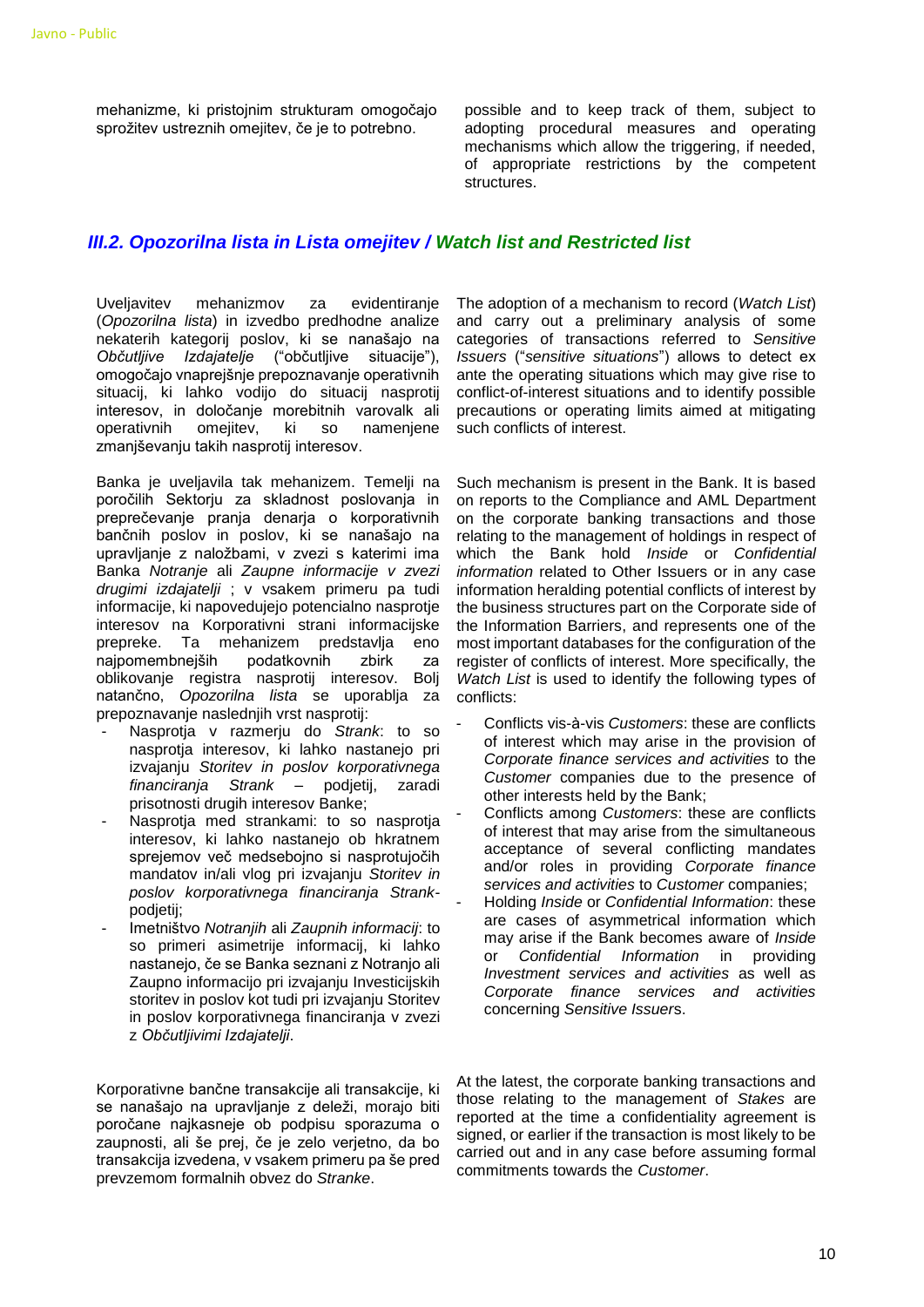V *Opozorilno listo* lahko poročajo tudi poslovne strukture, ki pripadajo tržni strani – bolj natančno, kadar so posli, o katerih poročajo, pomembni zaradi njihove povezave z *Notranjimi* ali *Zaupnimi informacijami*, ki jih ima Banka vključno pod zgolj potencialnim profilom; v vsakem primeru pa kadar so povezane z informacijami, ki kažejo na potencialno nasprotje interesov, običajno v zvezi s pomembnostjo naročil/transakcij v obdelavi ali v primeru anketiranja trga, kjer je bila Banka povabljena k sodelovanju. V takih primerih je potrebno nemudoma poročati, po možnosti še pred prevzemom formalnih obvez v zvezi s prej navedenimi posli, če je to skladno z izvedbenimi postopki.

V zvezi z občutljivimi situacijami, o katerih se poroča v opozorilni listi Sektor za skladnost poslovanja in preprečevanja pranja denarja, za vsak primer posebej in v skladu z veljavnimi zakonskimi določbami oceni ustreznost ukrepov, ki se običajno sprejmejo za obvladovanje navzkrižja interesov in po potrebi zagotavlja i) sprejetje morebitnih dodatnih ukrepov in postopkov in / ali ii) izvajanje omejitev obratovanja, vnesenih na ustrezen seznam (listo omejitev) in / ali (iii) pri poročanju o obstoječih navzkrižjih interesov strankam ("razkritje ").

Tako *Opozorilna lista* kot tudi *Lista omejitev* morata zadostiti zahtevam zaupnosti in sledljivosti, skladno s standardi, ki jih je sprejela Nadrejena družba.

A report in the *Watch List* may be made also by business structures belonging to the Market side and, more specifically, when the related transactions are characterized by the fact that the Bank holds *Inside* or *Confidential Information, including under a merely potential profile,* or, in any case, information heralding potential conflicts of interest, usually in relation to the relevance of orders/transactions handled, or in the case of market survey in which the Bank has been asked to take part in. In those cases, the report must be prepared promptly and possibly before taking on formal commitments in relation to the aforementioned transactions if compatible with the execution procedures.

Regarding the Sensitive situations reported in the Watch List, on a case-by-case basis and pursuant to the legal provisions and regulations in force, Compliance and AML Department assesses the suitability of the measures ordinarily adopted to manage the conflicts of interest and provides, where appropriate i) the adoption of eventual additional measures and procedures and/or ii) the implementation of operating restrictions inserted in the appropriate list (so called Restricted List) and/or (iii) in reporting existing conflicts of interest to Customers ("disclosure").

Both the *Watch List* and the *Restricted List* must satisfy the traceability and confidentiality requirements in line with the standards adopted by the Parent Company.

## <span id="page-10-0"></span>*III.3. Seznam oseb z dostopom do notranjih informacij in Seznam omejinih informacij / Insider list and Limited information list*

V skladu z določbami 18. člena Uredbe 2014/596 (v nadaljevanju: MAR), kakor tudi pravili Banke, ki urejajo zadevano vsebino, vključno s "Pravili ravnanja v zvezi z notranjimi in zaupnimi informacijami izdajateljev finančnih instrumentov", Banka pripravi in posodablja seznam oseb z dostopom do notranjih informacij, ko deluje v imenu ali na račun strank Banke, ki so:

 Izdajatelji finančnih instrumentov sprejetih v trgovanje na organiziranem trgu ali v zvezi s katerimi je bil vložen zahtevek za trgovanje na organiziranem trgu v državi članici Evropske unije.

Da bi obravnavali potrebo po enotnem upoštevanju občutljivih situacij, ki lahko predstavljajo ali povzročajo dostop ali celo zgolj potencialni dostop do notranjih informacij ali zaupnih informacij, tudi kadar gre za primere, ki se razlikujejo od tistih iz člena 18 MAR, zgoraj omenjeni predpisi banke predvidevajo oblikovanje Seznama omejenih Pursuant to the provisions of Art. 18 of the Regulation 2014/596 (hereafter: *MAR)*, as well as the Bank`s rules governing the matter, consisting of the "Rules of conduct in relation to inside and confidential information on issuers of financial instruments", the *Bank* draws up and updates an *Insider List* when *operating in the name or on behalf of* the *Customers* of the *Bank* which are:

 *Issuers of Financial Instruments* admitted to trading on a regulated market or in respect of which a request was filed for admission to trading on a regulated market in a Member State of the *European Union*;

In order to address the need to univocally account for *Sensitive situations* that may constitute or give rise to the access, or even merely potential access, to *Inside Information* or *Confidential Information,*  including when concerning cases that are different from those included in Article 18 of the *MAR*, the *Bank's regulations* mentioned above provide for the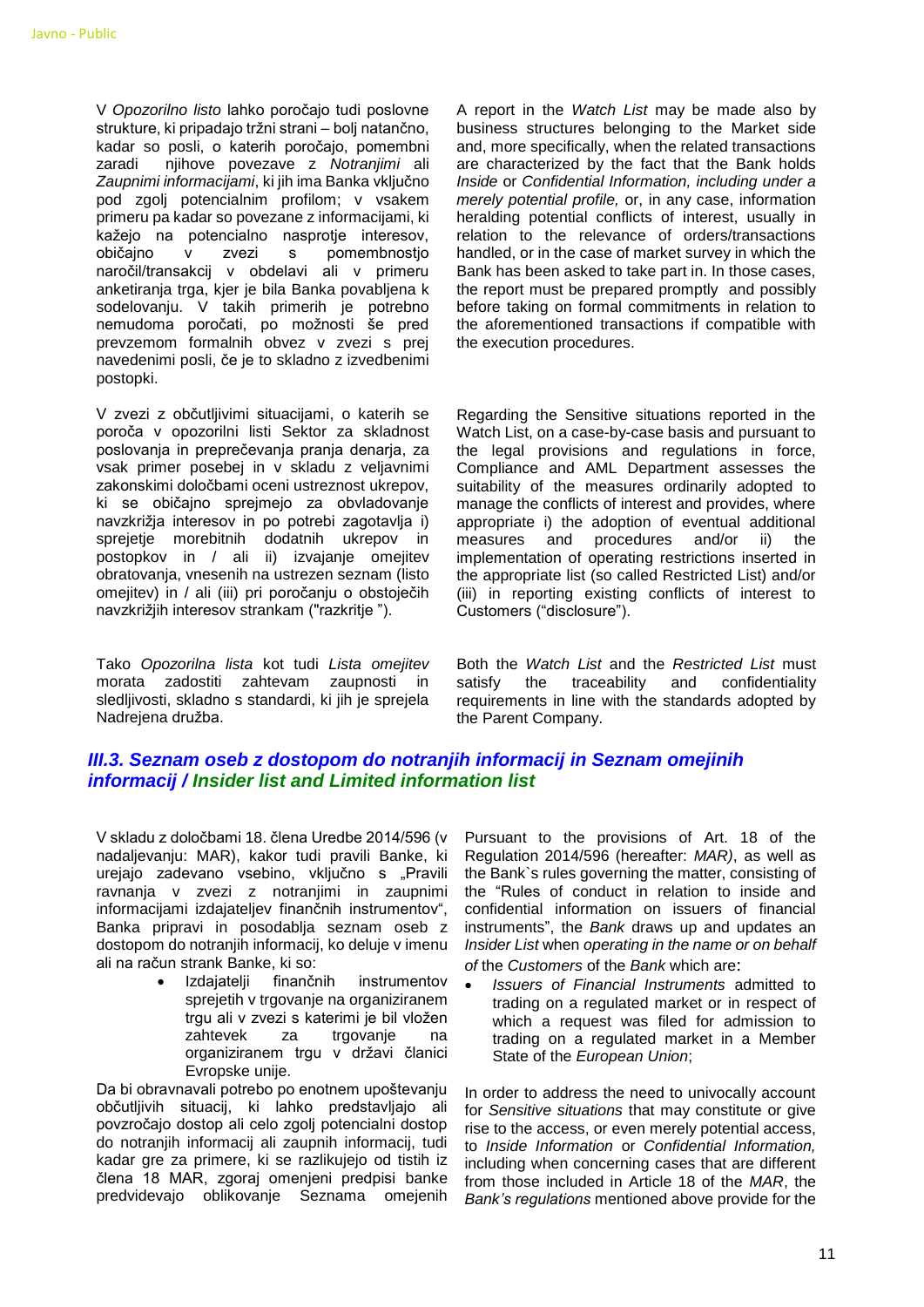informaciji. Seznam omejenih informacij se oblikuje in posodablja na podlagi poročil z Opozorilne liste v vseh primerih v katerih je ugotovljeno, da ima banka dostop do:

- Seznam zaupnih informacij, ki se nanašajo na druge izdajatelje;
- Notranje informacije, ki se nanašajo na druge izdajatelje, če družba v skupini ne posluje v njihovem imenu ali računu.

Zgoraj navedeni seznami so razdeljeni na razdelke, ki se nanašajo na posebne transakcije, informacije ali dogodke, v katerih se ob priložnosti registrirajo predstavniki Banke, zaposleni ali osebe zunaj Banke in / ali skupine, ki imajo dostop do notranjih informacij ali zaupnih podatkov ali Informacije o drugih izdajateljih.

creation of a *Limited Information List.* The *Limited Information List* is established and updated on the basis of reports from the *Watch List* in all cases in which it is established that Bank has access to:

- List-List of *Confidential information* relating to *Other Issuers*;
- *Inside information* relating to *Other Issuers*, so far as the *Group Company* does not operate *In their name or on behalf of them*.

The aforementioned lists are subdivided into sections relating to specific transactions, information or events in which, as the occasion arises, registration is made of the Bank representatives, employees or persons outside the Bank and/or the *Group* who have access to *Inside Information or Confidential Information* on *Other Issuers*.

## <span id="page-11-0"></span>*III.4 Kodeks ravnanja in Etični kodeks / Code of Conduct and Code of Ethics and anticorruption guidelines*

V zvezi z nasprotji interesov, ki so povezana z Zadevnimi osebami, je Banka sprejela interne kodekse, ki so skladni z določili na ravni Skupine in ki med drugim določajo:

- Pravila o darilih, ugodnostih in gostoljubnosti, ponujenih vodilnim in zaposlenim.
- Pravila ravnanja, ki veljajo za razmerja s strankami.

Zgoraj omenjeni dokumenti predstavljajo ukrepe, sprejete za upravljanje z nasprotji interesov, ki lahko nastanejo zaradi osebnih interesov *Zadevnih oseb*.

Poleg tega, v določenih okoliščinah, Banka sprejme postopke za spremljanje *Oseb, povezanih z Zadevnimi osebami*, da bi spremljala situacije potencialnih nasprotij interesov, ki so izpostavljene v drugem poglavju tega dokumenta.

Banka ne tolerira uporabe brezplačnih daril in stroškov za zabavo, da bi vplivala na neodvisnost presoje prejemnika ali jih na kakršen koli način spodbudila k podpori, zato je prepovedano:

- dajati darila, obljube ali ugodnosti kakršne koli narave, ki jih je mogoče razlagati tako, da presegajo običajno komercialno in / ali institucionalno vljudnost, tj. Kot sredstvo za pridobitev ugodnosti pri opravljanju katere koli funkcije in / ali med kakršno koli dejavnost, povezana z banko;
- zase ali za druge sprejemati darila, ki presegajo zmerno vrednost ali katero koli drugo korist, ki presega običajno komercialno in / ali institucionalno

In relation to the conflicts of interest associated with *Relevant Persons*, the Bank has adopted internal codes according to the Group Level provisions which, inter alia, provide for:

- Rules on gifts, freebies and hospitality offered to executives and employees;
- Rules of conduct applicable to relationships with customers.

The aforementioned documents represent the measures adopted to manage the conflicts of interest which may arise as a result of the personal interests of the *Relevant Persons*.

Moreover, under certain circumstances, the Bank adopts procedures for recording the *Persons related to a Relevant Person* in order to monitor potential conflict-of-interest situations highlighted in the 2nd chapter of this document.

The *Bank* does not tolerate the use of free gifts and entertainment expenses in order to influence the independence of judgment of the recipient or in any way induce them to confer favours and, therefore, it is forbidden:

- to distribute gifts, promise or grant benefits of any nature that may be interpreted as going beyond normal commercial and/or institutional courtesy, i.e., as a means used to obtain favours in the exercise of any function and/or in the course of any activity related to the *Bank*;
- to accept, for oneself or others, gifts in excess of a moderate value or any other benefit that may go beyond normal commercial and/or institutional courtesy or be aimed at impairing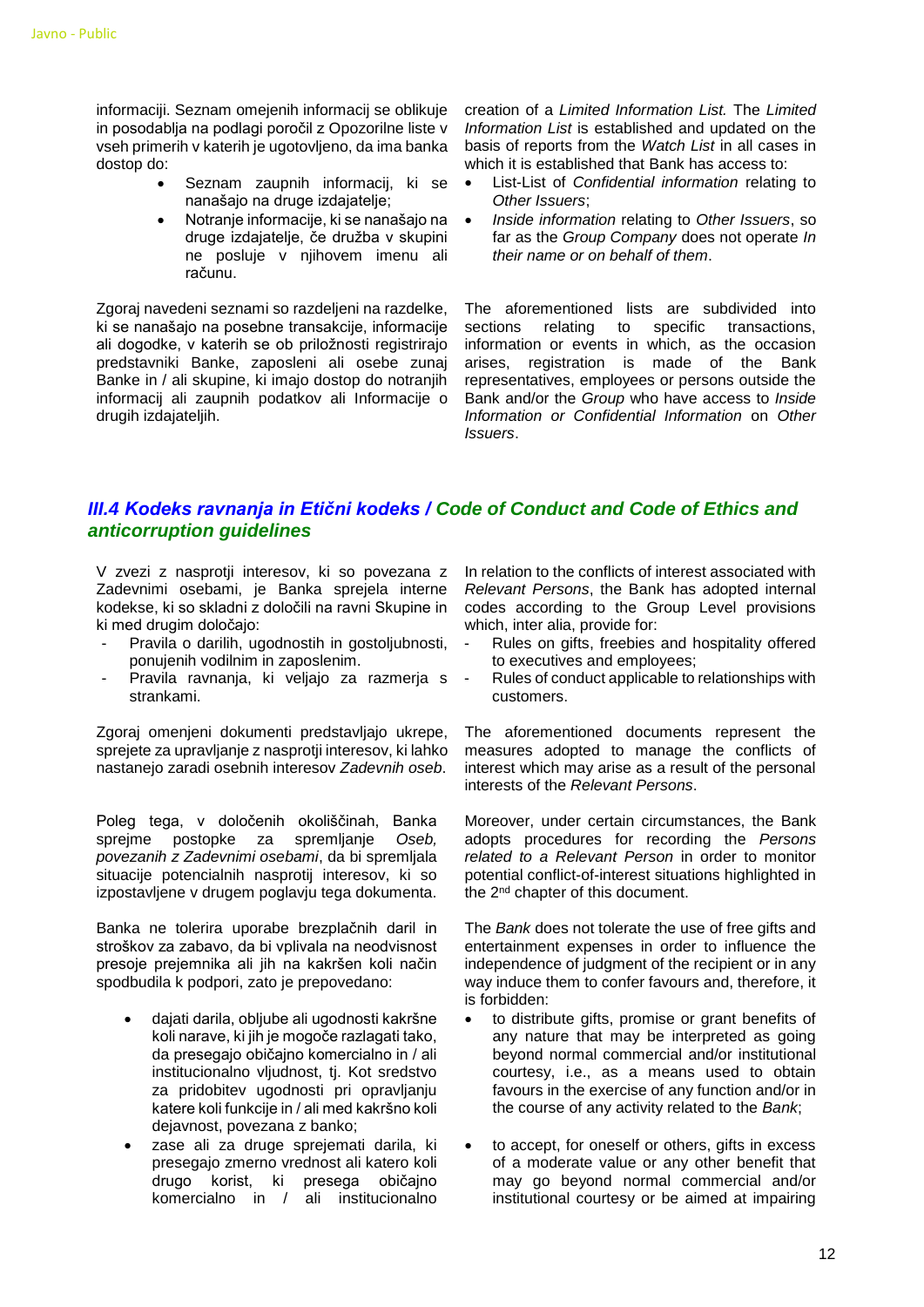vljudnost ali je usmerjena v oslabitev neodvisnosti presoje in pravilnega poslovnega ravnanja.

V skladu s protikorupcijsko politiko Banke se za komercialne in / ali institucionalne vljudnosti skromne vrednosti štejejo darila ali kakršne koli druge ugodnosti (npr. Vabila na športne prireditve, razstave in zabave, brezplačne vstopnice itd.), ki prihajajo ali so namenjene isti osebi / ustanovi ali so bile namenjene isti osebi / ustanovi, ki v koledarskem letu ne presegajo vrednosti 150 EUR.

Vsa darila ali druge ugodnosti, ki presegajo vrednost 150 EUR, so izjemoma dovoljene glede na profil darovalca in / ali prejemnika in, v vsakem primeru v razumnih mejah, po predhodnem dovoljenju osebe, ki ima vsaj položaj vodje sektorja ali enakovredne organizacijske enote podjetja.

Določene letne omejitve vrednosti za darila in druge ugodnosti ne veljajo za stroške zabave, zajtrke, zabave, prireditve in oblike sprejemov ter gostoljubja, ki vključujejo udeležbo predstavnikov podjetja in osebja Banke, pod pogojem, da so strogo povezane s poslovnimi odnosi in razumno upoštevajo splošno sprejete prakse komercialnih in / ali institucionalnih vljudnosti.

independence of judgment and proper business conduct.

Pursuant to the Bank`s "Anti-corruption policy", acts of commercial and/or institutional courtesy of modest value are to be considered gifts or any other benefits (e.g. invitations to sporting events, shows and entertainment, free tickets, etc.), coming from or destined to the same person/institution, that do not exceed the value of €150 in a calendar year.

Any gifts or other benefits exceeding a value of €150 are admissible on an exceptional basis considering the profile of the donor and/or recipient and, at any rate, within reasonable limits, upon prior authorisation by a supervisor holding a position of at least Head of Department or of an equivalent company organisational unit.

The set annual value limits for gifts and other benefits do not apply to entertainment expenses do not apply to breakfasts, parties, events and forms of reception and hospitality involving the participation of company officials and *Bank* personnel provided that these are strictly related to business relations and are reasonable considering the commonly accepted practices of commercial and/or institutional courtesy.

### <span id="page-12-0"></span>*III.5. Smernice skupine o upravljanju finančnih produktov* /*Guidelines on group product governance regarding financial products*

Banka je v zvezi z upravljanjem finančnih produktov, vključno s kompleksnimi finančnimi produkti, sprejela posebne smernice in procese upravljanja produktov, ki urejajo njihovo izdajo in / ali distribucijo do neprofesionalnih strank in profesionalnih strank (vključno s primernimi nasprotnimi strankami).

Te določbe omogočajo, da se interesi strank upoštevajo skozi celotno življenjsko dobo finančnih produktov, od zasnove do poprodajne faze, kar zagotavlja odgovornost vseh organov in struktur vključenih v odločitve o inovacijah produktov ter in upravljanja kataloga produktov.

V ta namen, z dokončanjem modela storitev, ki ga je sprejela Banka, je »Politika upravljanja produktov v zvezi s finančnimi produkti za neprofesionalne stranke", usmerjena k oblikovanju pravil za razvoj in distribucijo teh vrst produktov z:

The *Bank* in the matter of product governance of *Financial Products* including *Complex Financial Products* has taken steps to adopt specific guidelines and processes of product governance that govern their issue and/or distribution to *Retail customers and professional customers* (including eligible counterparties).

These provisions allow the interests of *Customers* to be taken into account throughout the entire life of the *Financial Products* from the conception phase to the after-sales phase - ensuring the accountability of all the corporate Bodies and structures to various title involved in the choices of product innovation and catalogue management.

To that end, completing the service model adopted by the *Bank*, the "Policy for product governance regarding financial products for retail customers" is aimed at formalising the rules for the development and distribution of these types of products by: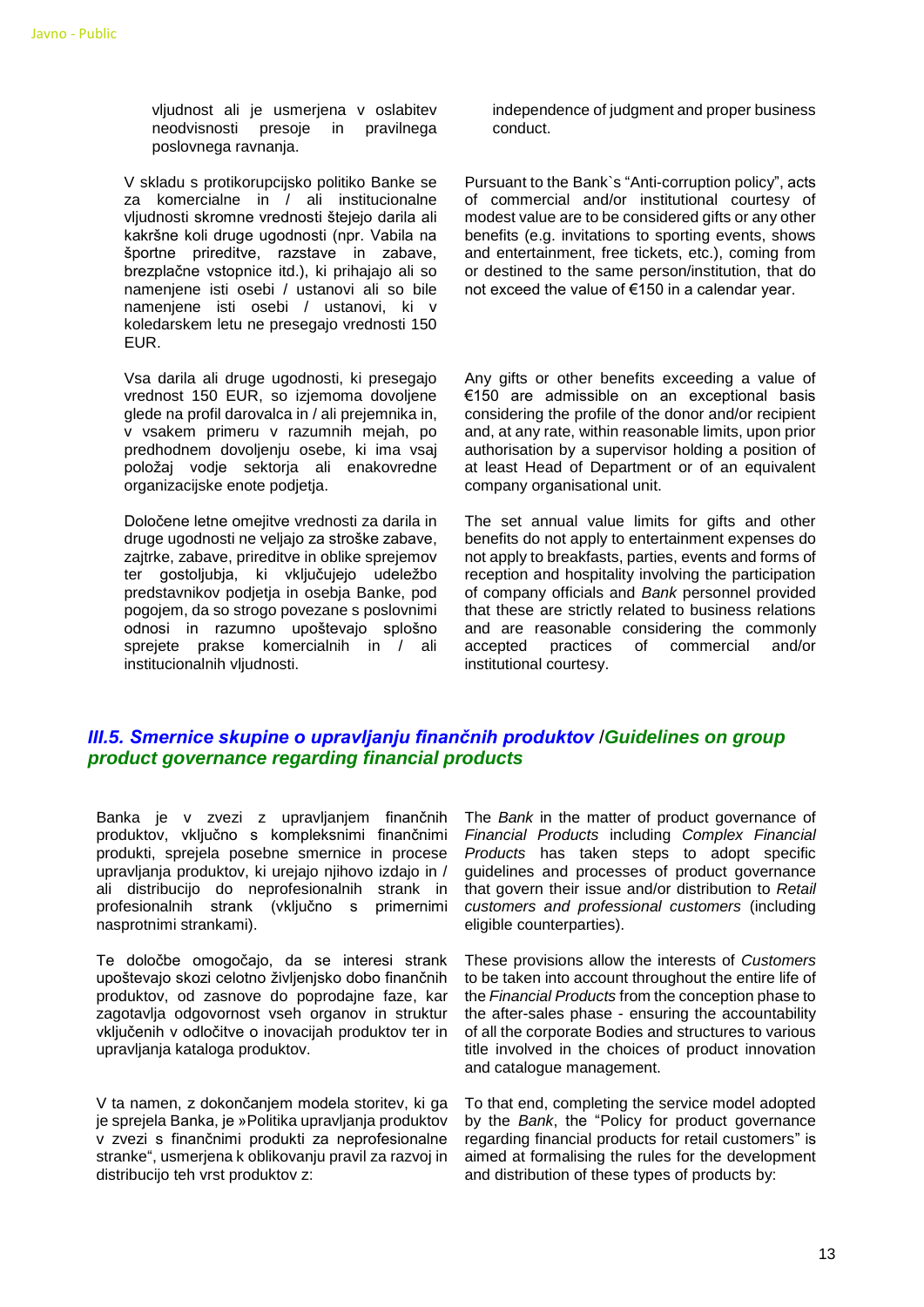- a) opredelitvijo vlog različnih vključenih sektorjev podjetja;
- b) sprejetjem postopka razvoja finančnih produktov, osredotočenih na potrebe opredeljenega ciljnega trga;
- c) opredelitvijo metod testirania in simulacije c) produktov na področju finančnih produktov;
- d) z opredelitvijo izmenjave informacij med izdelovalci in distributerji;
- e) s poprodajnim spremljanjem;
- f) s sprejetjem postopka ocenjevanja izdelovalcev / distributerjev, ki so zunaj skupine.

Ti procesi se razlikujejo glede na posamezne vrste produktov in se upravljajo z več funkcijskimi tabelami, ki prikazujejo skupno sodelovanje poslovnih in nadzornih funkcij; V skladu s priporočili, ki jih vsebuje sporočilo Consob in smernicami ESMA, je Banka sprejela tudi posebna varovala za izdajo in distribucijo zapletenih finančnih produktov neprofesionalnim strankam v skladu z načelom sorazmernosti, kot je določeno v poslovanju predpisi.

- a) definition of the roles of the various company departments involved;
- b) the adoption of a process of development of *financial products* focused on the needs of the identified target market;
	- the definition of the product testing and simulation methods in the area of *Financial Products*;
- d) definition of the information exchanges between producers and distributors;
- e) after-sales monitoring;
- f) the adoption of an assessment process of producers/distributors who are outside the *Group*.

These processes are differentiated according to the specific types of products and are managed through cross-functional tables that see the joint participation of the business and control functions; in line with the recommendations contained in the related Consob Communication and in the ESMA Guidelines, the *Bank* has also adopted specific safeguards for the issue and distribution of *Complex Financial Products* to *Retail customers*, according to a principle of proportionality, as set out in the operating regulations.

## <span id="page-13-0"></span>*IV. Postopki upravljanja z nasprotji interesov / Procedures for managing conflicts of interest*

Nadrejena družba Intesa Sanpaolo je poleg splošnih določb, ki jih je potrebno upoštevati in ukrepov, ki morajo biti sprejeti na nivoju Skupine zaradi upravljanja s situacijami nasprotij interesov, ki bi lahko bile škodljive za interese ene ali več Strank Skupine, določila – v zvezi z Investicijskimi storitvami in posli ter Pomožnimi storitvami kakor tudi zavarovalnimi naložbenimi produkti, ki jih izvaja za svoje Stranke – dodatne ukrepe za upravljanje takih nasprotij interesov. Zlasti je med postopki, ki so že uveljavljeni na nivoju Nadrejene družbe zaradi izvrševanja drugih predpisov in pravil, določila tiste, ki so ustrezni tudi za upravljanje z nasprotji interesov, identificiranimi v drugem poglavju te Politike.

Banka je pri *Investicijskih storitvah in poslih* in pri *Pomožnih storitvah*, ki jih opravlja, sprejela postopke, ki zagotavljajo podobno raven varstva *Strank*.

The Parent Company Intesa Sanpaolo, in addition to identifying the general provisions to be followed and the measures to be adopted at *Group* level in order to manage conflict-of-interest situations which might be detrimental to the interest of one or more *Group Customers*, has defined – in relation to the *Investment services and activities* and *Ancillary services as well as the distribution of Insurancebased investment products* provided to its *Customers* – additional procedures for managing such conflicts of interest; in particular, it has identified among the procedures already adopted at Parent Company level to implement other legal provisions or regulations, those which are considered appropriate also for managing conflicts of interest identified in the 2nd chapter of this Policy.

Procedures which guarantee similar protection levels to *Customers* are adopted by the Bank in relation to the *Investment services and activities*  and *Ancillary services* provided by it.

## <span id="page-13-1"></span>*IV.1. Pravila, ki se nanašajo na izdelavo in distribucijo priporočil / Rules relating to the production and distribution of recommendations*

Priporočil, je Skupina Intesa Sanpaolo sprejela provisions in effect with respect to the production

Skladno z veljavnimi predpisi o izdelavi in distribuciji In accordance with legislative and regulatory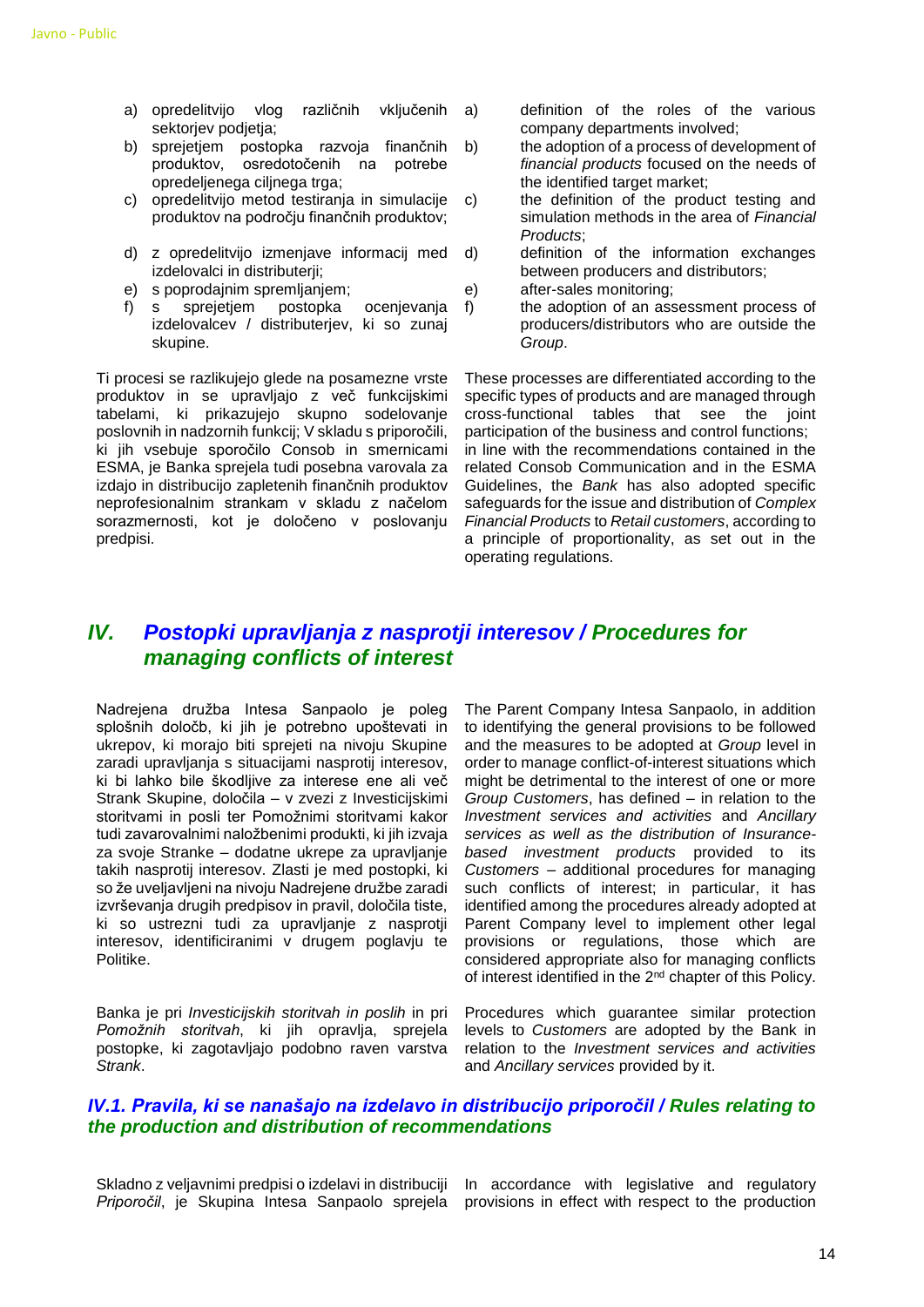posebna pravila (imenovana »Pravila za raziskave«) namenjena zagotavljanju, da dokumenti, ki jih pripravlja in razširja, upoštevajo etične standarde kot tudi načela popolnosti in preglednosti.

Zgoraj omenjena pravila temeljijo na naslednjih splošnih načelih:

- a) Sprejem kriterijev za pravilno zastopanost *Priporočil*;
- b) Vsak interes ali nasprotje interesov skupine Intesa Sanpaolo mora biti obrazložen, pod pogojem, da je poznan tistim, ki izdelujejo *Priporočila*;
- c) Sprejem organizacijskih in administrativnih mehanizmov, vključno z omejitvami izmenjave informacij (ki se nanašajo na izdelavo *Priporočil*), ki so uveljavljeni zaradi preprečevanja in izogibanja nastanku nasprotji interesov;
- d) Določitev metod za razširjanje *Priporočil*.

Glede izdelave in distribucije *Raziskav*, poleg zgornijh ukrepov, ki so namenjeni zagotavljanju, da so izdelani in razširjeni dokumenti pripravljeni na neodvisni osnovi, opisujejo »Pravila o študijah in raziskavah«. Bolj natančno, finančni analitiki:

- a) Morajo spoštovati najvišje standarde integritete in profesionalne kompetentnosti;
- b) Prejemajo plačilo, ki je določeno tako, da varuje njihovo neodvisnost: variabilni del plačila finančnega analitika ni sorazmeren transakcijam investicijskega bančništva, v zvezi s katerim lahko ponujajo svoje storitve;
- c) Pri izdelavi *Priporočil* ne smejo biti pod vplivom *Izdajateljev*, institucionalnih investitorjev ali drugih zunanjih entitet;
- d) Uskladiti se morajo s smernicami in načeli, ki se nanašajo na metode kritja *Izdajateljev*.

"Pravila za raziskave" prav tako urejajo metode varovanja za izdajatelje in finančne instrumente, kot so začetek, trajanje, minimalna pogostost, primeri vzdržanosti / prekinitve / začasne prekinitve raziskave, kakor tudi metode upravljanja seznama izdajateljev, ki so predmet do varovanja pred tveganjem.

Določene so zlasti naslednje prepovedi objave:

- a) če študije in raziskave zadevajo izdajatelje, ki spadajo v skupino Intesa Sanpaolo;
- b) v primeru, da ima skupina Intesa Sanpaolo delež v Izdajatelju, vključno z

and distribution of *Recommendations*, the *Intesa Sanpaolo Group* has adopted specific rules (called "Rules for Research") to guarantee that the documents produced and circulated meet ethical criteria as well as completeness and transparency principles.

The above-mentioned rules are based on the following general principles:

- a) Adoption of criteria for the correct representation of *Recommendations*;
- b) Any interests or conflicts of interest of the *Intesa Sanpaolo Group* should be explained provided that they are known to those drawing up the *Recommendations*;
- c) Adoption of organisational and administration mechanisms, including restrictions to the exchange of information (limited to the production of *Research*) which have been implemented to prevent and avoid conflicts of interest;
- d) Definition of the method for circulating the *Recommendations*.

In addition to the above, with respect to the production and distribution of *Research*, the "Rules on Studies and Research" describe measures aimed at ensuring that the documents produced and circulated are drawn up on an independent basis. More specifically, the financial analysts:

- a) Must abide by the highest standards of integrity and professional competence;
- b) Receive compensation which is determined so as to safeguard their independence: the variable remuneration of financial analysts is not proportional to the investment banking transactions in respect of which they may provide their services;
- c) In drawing up the *Research*, they must not be influenced by *Issuers*, institutional investors or other external entities;
- d) They must comply with the guidelines and principles relating to the coverage methods of the *Issuers*.

The "Rules for Research" also govern the hedging methods for the *Issuers* and the *Financial Instruments*, such as start, duration, minimum frequency, cases of abstention/interruption/suspension of the *Research* as well as the methods to manage the list of *Issuers*  subject to hedging.

The following bans to the publication are established in particular:

- a) in case the studies and research concern *Issuers* that belong to the *Intesa Sanpaolo Group*;
- b) in case the *Intesa Sanpaolo Group* holds a stake in the *Issuer*, including as a pledge, that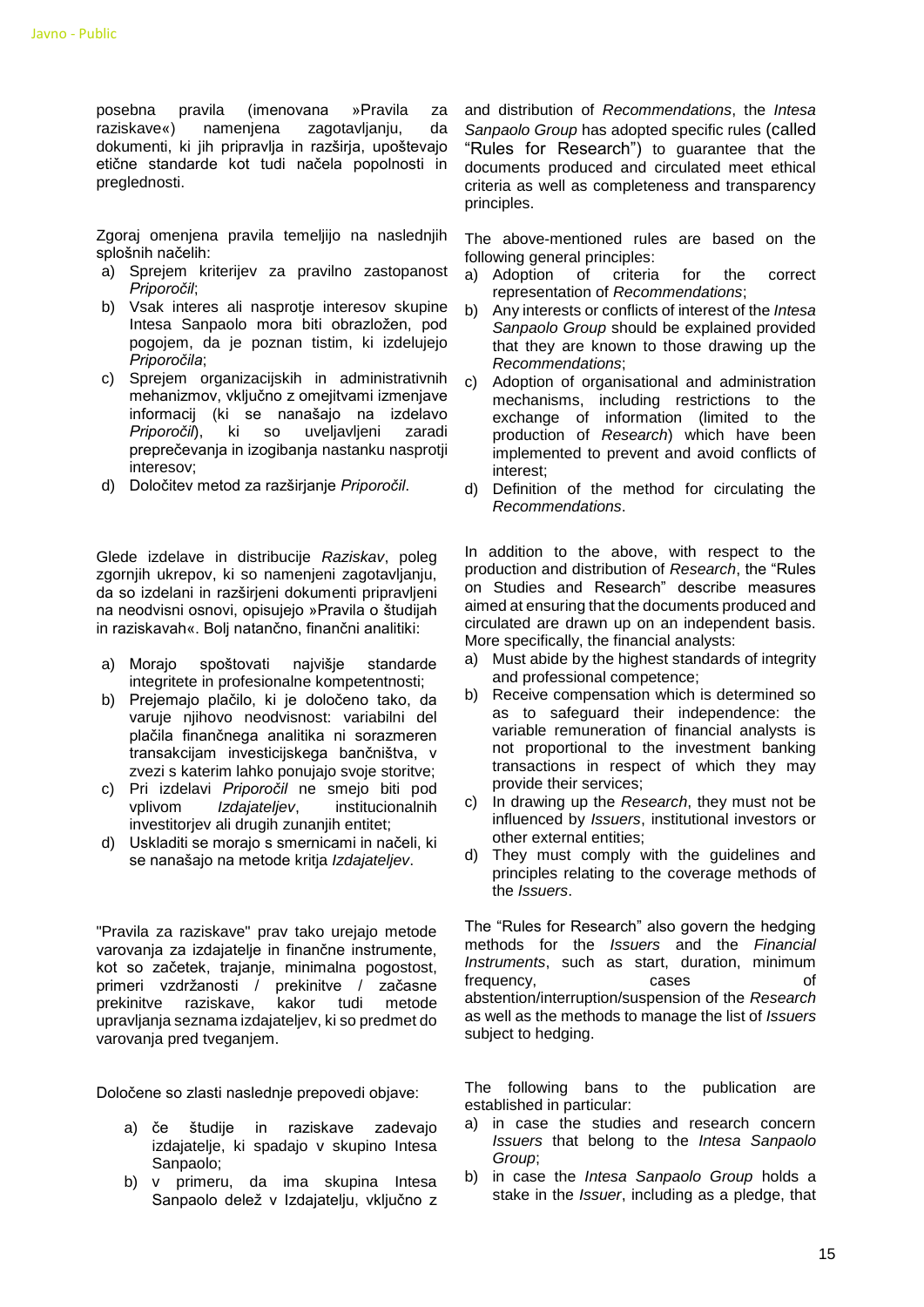jamstvom, ki je višji od 50% kapitala, ki ga predstavljajo delnice z glasovalno pravico ali ima lastniški delež, ki predstavlja večino v osnovnem kapitalu izdajatelja in sodeluje pri delniških sporazumih glede uveljavljanja glasovalne pravice za odstotek, višji od 50% kapitala izdajatelja;

- c) ob prisotnosti nekaterih dogodkov, ki lahko vplivajo na analitika, kot posledica hkratnega obstoja spodaj navedenih elementov:
	- o obstoj pomembnih delniških in finančnih odnosov med skupino Intesa Sanpaolo in izdajateljem;
	- o vključitev družbe skupine Intesa Sanpaolo v pomembno transakcijo financiranja podjetij, ki neposredno ali posredno zadeva izdajatelja v okviru korporativnega in investicijskega bančništva;
	- o oglaševanje novic o vlogi Banke ali družbe skupine Intesa Sanpaolo pri transakciji pod zgornjo točko.

Struktura matične banke, ki je pristojna za skladnost, lahko v vseh situacijah, v katerih obstajajo pomembni elementi, ki lahko zbujajo dvom v neodvisnost analitika in/ali vzdrževanje informacijskih preprek, poskrbi za izvzetje pokritja določenega *Izdajatelja*.

is higher than 50% of the capital represented by shares with voting right or holds a shareholding that constitutes the majority regarding the share capital of the *Issuer* and takes part in shareholders' agreements as regards the exercise of the voting right for a percentage higher than 50% of the capital of the *Issuer*;

- c) in the presence of certain events that may affect the analyst as a consequence of the simultaneous existence of the elements listed below:
	- o existence of significant shareholding and financing relationships in place between the *Intesa Sanpaolo Group* and the *Issuer*;
	- o involvement of a company of the *Intesa Sanpaolo Group* in a significant corporate finance transaction that directly or indirectly regards the *Issuer* within the corporate and investment banking framework;
	- o advertising the news regarding the role assumed by the Bank or a company of the *Intesa Sanpaolo Group* in the transaction under the point above.

In any case, the Compliance Retail and Corporate Banking Head Office Department may provide for the coverage of an *Issuer* to be suspended in all circumstances in which significant elements exist that may cast doubts on the independence of the analyst and/or maintenance of the Information Barriers.

## <span id="page-15-0"></span>*IV.2. Pravila o zagotavljanju storeitev svetovanja in drugih investicijskih storitev ter ocene primernosti / Rules on the provision of advisory services and other investment services and suitability assessment*

Banka je sprejela sklop pravil in postopkov, ki so namenjeni zagotavljanju, da pri izvajanju *Investicijskega svetovanja* priporoča izključno tiste transakcije, ki za *Stranko* ali potencialno *Stranko* ustrezne.

Banka izvaja *Investicijsko svetovanje*, ki ustreza formulaciji »osebnih priporočil« *Strankam* o finančnih produktih, zavarovalnih naložbenih produktih in ponujenih investicijskih storitvah . Banka ta priporočila *Stranki* poda samo pod pogojem, da preveri ustreznost transakcije od primera do primera, po tem, ko je od *Stranke* (ali potencialne *Stranke*) pridobila informacije tako o njihovem znanju in izkušnjah glede investiranja, kot tudi o *Strankinem finančnem položaju in* investicijskih ciljih.

The Bank has adopted a set of policies and procedures aimed at ensuring that, in providing the *Investment advice*, it exclusively recommends transactions that are suitable to the *Customer* or potential *Customer***.**

The Bank provides *Investment advice* which consists in the formulation of "Personalized Recommendations" to *Customers* on Financial products, Insurance-based investment products, and offered Investment services These recommendations are provided by the Bank to the *Customer* only after evaluating the suitability of the transaction on a case-by-case basis, after having obtained from the *Customers* (or potential *Customers*) information regarding their knowledge and experience on investments as well as the *Customer's financial situation and* investment goals.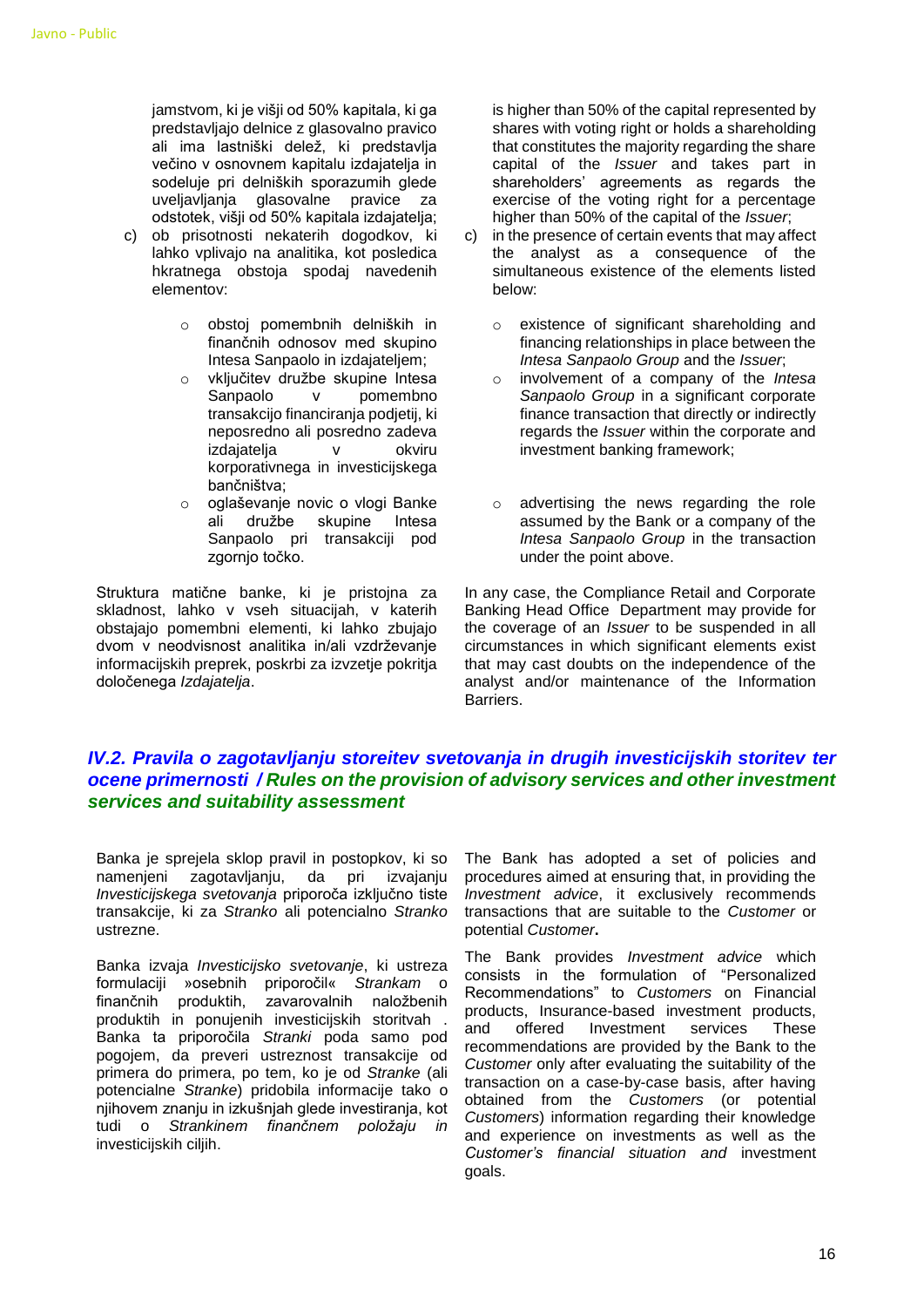Sredstva, ki so predmet ocene ustreznosti (»Portfelj«), sestojijo iz *Finančnih in zavarovalnih naložbenih produktov Stranke*, z vrednostjo, kot je evidentirana v računovodskih postavkah, povezanih z enolično identifikacijsko številko te stranke. Portfelj vključuje tudi razpoložljive zneske v EUR, deponirane na transakcijskih ali depozitnih računih Banke, zmanjšane za znesek, ki ga je *Stranka* opredelila kot potrebnega za kritje tekočih stroškov (»Stroški«).

Banka ocenjuje ustreznost transakcij glede na točno določeno stopnjo znanja in izkušenj *Stranke*, skladno s kompleksnostjo *Finančnega produkta/Finančnega instrumenta / zavarovalnega naložbenega produkta*; glede na tveganje, ki mu je izpostavljen Portfelj zaradi izvedbe teh transakcij; glede na to, kako pogosto *Stranka* podaja naročila, ki vplivajo na njen Portfelj; glede na koncentracijo Izdajatelja *Finančnega produkta* v njenem Portfelju, glede na nivo koncentracije naložb v *Kompleksne produkte* in glede na nivo koncentracije naložb po valutah. Banka kontrolira, da je vrednost *Finančnih produktov* v Portfelju, ki predstavljajo »rezervo«, skladna s potrebami po likvidnosti, kot jih je določila *Stranka* ob izdelavi njenega profila, in da je vrednost *Finančnih produktov / zavarovalnih naložbenih produktov* v Portfelju, ki bodo v Portfelju ostali več kot 7 (sedem) let, skladna z zneskom, ki ga je določila *Stranka* ob izdelavi njenega profila in skladno s kakršnimi koli potrebami po zavarovanju, ki jih je stranka navedla med profiliranjem, in vplivom na stroške / koristi nadomestnih transakcij (Investment Switching).Pri *Aktivno distribuiranih produktih* Banka zagotavlja najvišjo stopnjo varstva Stranke tako, da elektronsko blokira transakcije, ki niso ustrezne *Strankinemu* profilu.

Poleg tega je Banka v zvezi s Finančnimi produkti, kot npr. izvedeni finančni instrumenti na obrestno mero in izvedeni finančni instrumenti na blago za namene varovanja pred tveganji ali za namene upravljanja z obrestno mero, sprejela »Politike Banke za distribucijo OTC izvedenih finančnih instrumentov«, ki so namenjene sledenju uravnotežene prodajne politike, ki omogočajo zagotavljati:

- Obstoj doslednosti med izkušnjami in finančnim znanjem Stranke, njenim finančnim položajem ter njenimi investicijskimi cilji na eni strani, ter značilnostmi produkta, ki ji je ponujen, na drugi strani;

Da ko Stranka podpiše pogodbo, v celoti razume zgradbo produkta in njegovo obnašanje v primeru ekstremno negativnih scenarijev in/ali scenarijev, ki se obravnavajo kot oddaljeni.

The assets subject to the suitability test ("Portfolio") comprise the *Financial products*, *Insurance-based investment products* referred to the *Customer,* with the value as highlighted in accounts/accounting positions identified by a univocal General Index Number or relatable to it. The Portfolio includes also the amounts in Euro, deposited by the *Customer* on the current accounts and/or registered deposits with the Bank, and available, net of the amount indicated by the *Customer* to cover current expenses ("Expense").

The Bank assesses the suitability of transactions by reference to the specific degree of knowledge and experience of the *Customer* in accordance with the complexity of the *Financial Product/Financial Instrument/Insurance-based investment product*, the risk that the Portfolio may be exposed to as a result of the transactions, how frequently the *Customer* gives instructions to carry out transactions affecting its Portfolio, the degree of concentration on the *Issuer* of the *Financial Product* traded in the Portfolio, the level of concentration in *Complex Financial Products* and the level of concentration by currency, and controls that the value of the *Financial products* in the Portfolio classified in "Reserve" is in line with the liquidity needs specified by the *Customer* at the time its profile was created and that the value of the *Financial Products/Insurance-based investment products* in the Portfolio, characterised by a holding period longer than 7 (seven) years, is in line with the amount specified by the Customer at the time its profile was created and consistent with any insurance needs declared by the *Customer* during the profiling and the impact in terms of costs/benefits of the replacement transactions (*Investment Switching*). With regard to *Actively distributed products*, the Bank guarantees utmost protection for the *Customer* by electronically blocking purchase transactions which appear to be unsuitable for the *Customer*'s profile.

Furthermore, as regards Financial products such as interest rate derivatives, exchange rate derivatives and derivatives on commodities for hedging purposes or to manage interest rate, exchange rate or commodity risk, the Bank has adopted the "Distribution of OTC derivatives rules for Banka Intesa Sanpaolo d.d*.*", aimed at pursuing a balanced sales policy that enables to guarantee:

The existence of consistency between the experience and the financial knowledge of the Customer, its financial situation and its investment goals, on one side, and the characteristics of the product offered to it on the other side;

Complete understanding by the Customer, upon signing the contract, of the product structure and its behaviour in the event of extremely adverse scenarios and/or scenarios deemed to be remote.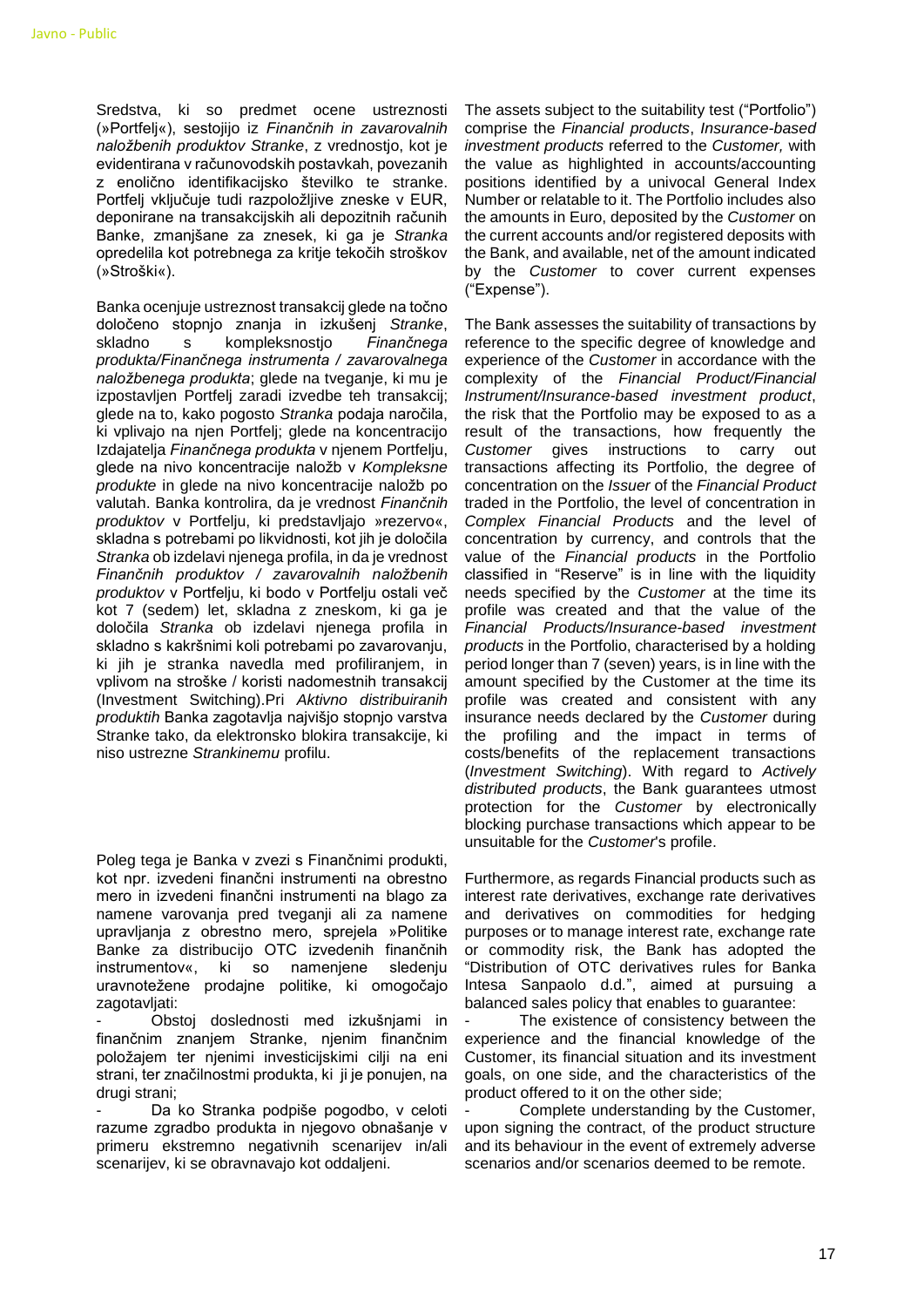### <span id="page-17-0"></span>*IV.3. Pravila o spodbudah /Rules on inducement*

Banka je sprejela politiko upravljanja s spodbudami, ki jih izplača/prejme od Investicijskih storitev in poslov ter Pomožnih storitev. Vsebina te politike je usmerjena k zagotavljanju skladnosti s pravnimi pogoji, določenimi z veljavnimi pravili.

V tej politiki so navedeni opisi kriterijev, ki se uporabljajo za zagotavljanje skladnosti s pravno veljavnimi pogoji spodbud, za izbire družbe na osnovi njene politike upravljanja s spodbudami v smislu metodološkega pristopa in s tem povezanih načel vrednotenja.

V zvezi s spodbudami, ki ustrezajo pogojem za upravičenost, je predviden postopek ocenjevanja, da se ugotovi, da:

- So učinkovito usmeriene k nudenju boljše kakovosti storitev *Strankam*;
- Posrednika ne odvračajo pri spoštovanju njegove dolžnosti ravnanja v najboljšem interesu *Stranke.*

Banka je oblikovala ne diskrecijska pravila ravnanja, s katerimi želi spodbuditi nevtralnost glede odločitev v zvezi z različnimi zakonskimi obveznostmi. V zvezi s tem je pomembno: sprejeti tehnično-finančne parametre za izbiro produktov / storitev, ki se bodo ponudili strankam; uporabiti model za oceno ne diskrecijske primernosti, da se podpre prilagojena priporočila, sprejeti ustrezne politike glede najboljšega izvajanja in obvladovanja navzkrižja interesov ter merila in pravila za določitev standardov prejemkov, ki se razlikujejo glede na zapletenost upravljanja produktov / storitev in dodane vrednosti za kupca. Še posebej Banka:

- je sprejela organizacijske in postopkovne rešitve, s katerimi preprečuje, da bi na dejavnosti Banke vplivale različne količine spodbud, ki jih prejmejo tretje osebe za storitve, opravljene stranki;
- je določila nekatera pravila za določanje spodbud, ki jih je mogoče na splošno prejeti ob vpisu finančnih produktov in / ali zavarovalnih naložbenih produktov med relativnim vzdrževanjem portfelja (vključno, če je predvideno, z mehanizmi za nadomeščanje vstopnih provizij v če je produkt dezinvestiran pred koncem amortizacijskega obdobja);
- sprejela je pravila za zagotovitev, da so omenjene spodbude usmerjene v izboljšanje kakovosti storitve do stranke in ne ogrožajo dolžnosti Banke, da bolje služi interesom stranke. Zlasti za

The Bank has adopted a policy to manage the inducements paid/received for the provisions of *Investment services and activities* and *Ancillary services,*which describes the logics aimed at guaranteeing compliance with the legal terms pursuant to the provisions of the regulations in force.

This document provides a description of the criteria to be used to guarantee the compliance of the validity conditions of the inducements, the choices made with regard to the Bank's policy for managing inducements in terms of methodological approach and related evaluation principles.

As regards inducements subject to eligibility conditions, an evaluation process is envisaged to ascertain that they are:

- Effectively aimed at giving a better quality service to *Customers*;
- They do not prevent the intermediary from complying with his duty to act in the best interests of the *Customer*.

The Bank has formalised non-discretionary rules of conduct aimed at making incentives neutral with respect to the choices relating to the various obligations required by the law. In this regard, it is important to: adopt technical-financial parameters for the selection of the products/services to offer to *Customers*; use a model to assess nondiscretionary suitability in order to support personalised recommendations, adopt suitable polices on best-execution and the management of conflicts of interest, as well as criteria and rules on defining remuneration standards varying in relation to the complexity of managing the product/services and the added value for the *Customer*. In particular, the Bank:

- has adopted organisational and procedural solutions to prevent the Bank's activities being affected by the differing amounts of incentives received by third parties for Services performed to the *Customer*;
- has set some rules for the determination of the incentives that can be generally received upon the subscription of *Financial Products* and/or *Insurance-based investment products* during the relative maintenance in the portfolio (including, where provided, claw-back mechanisms for entry fees in the event the product is disinvested before the end of the amortization period);
- it has adopted rules to ensure that the aforementioned incentives are aimed at improving the quality of the service towards the *Customer* and do not jeopardise the Bank's duty to better serve the *Customer*'s interests. In particular, to improve the quality of the service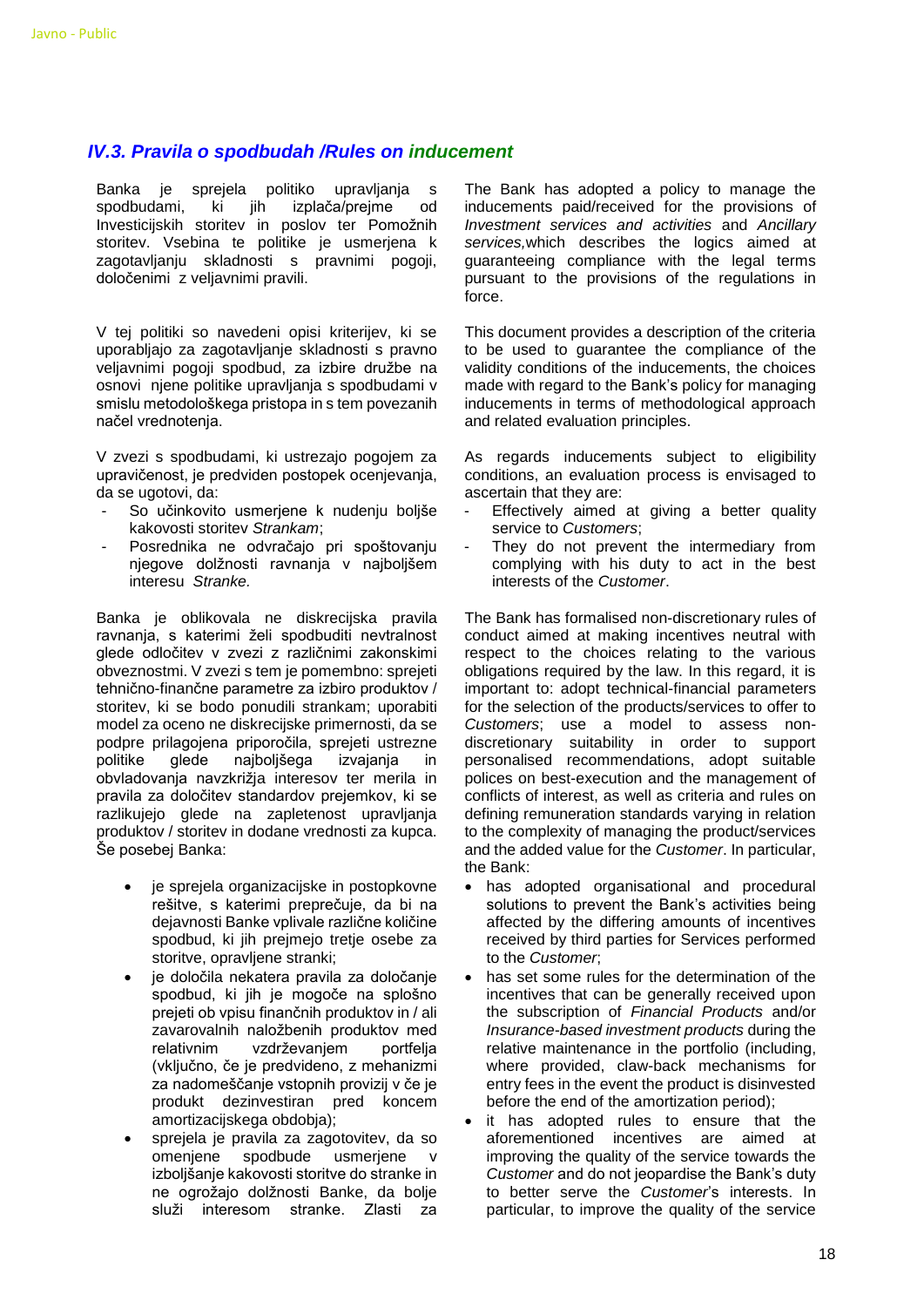izboljšanje kakovosti opravljenih storitev bo Banka izvajala in pošiljala stranki periodično oceno skladnosti portfelja.

V skladu z zgornjimi merili se znesek retrocesije, ki jo je treba plačati Banki za vsak posamezen produkt, določi v okviru procesov upravljanja produkta.

V vsakem primeru morajo biti denarne in ne denarne spodbude, ki so plačane tretjim osebam ali prejete od tretjih oseb, razkrite Strankam z informacijami, ki so bile predhodno predložene predhodno in po opravljeni storitvi za katero so spodbude, opredeljen nabor postopkov in ukrepov, sprejetih za obvladovanje navzkrižja interesov, ugotovljenih v distribucijski dejavnosti naložbenih produktov na zavarovalništvu, in preprečiti, da bi škodovali interesom stranke.

provided, the Bank will carry out and send to the *Customer* the periodic assessment of the portfolio's consistency.

In compliance with the above criteria, the amount of retrocession to be paid to the Bank for each individual product is determined as part of the product governance processes.

In any case, the monetary and non-monetary inducements paid to/received from third parties should be disclosed to the *Customers* through information provided on a prior basis and subsequent to the provision of the service to which inducements, define the set of procedures and measures adopted to manage conflicts of interest identified in the distribution activity of *Insurancebased investment products* and prevent them from damaging the interests of the *Customer*.

## <span id="page-18-0"></span>**V. Razkritje o nasprotja interesov in povezan register / Disclosure of conflicts of interest and related register**

#### <span id="page-18-1"></span>*V.1. Razkritje nasprotja interesov / Disclosure of conflicts of interest*

Banka svojim *Neprofesionalnim strankam* (ali potencialnim *Neprofesionalnim strankam*) podaja opis, tudi v obliki povzetka, te Politike.

Na zahtevo *Neprofesionalne stranke* (ali potencialne *Neprofesionalne stranke*) bo Banka zagotovila vse nadaljnje podrobnosti o tej Politiki na trajnem nosilcu podatkov ali na svoji spletni strani.

Poleg tega ZTFI-1 določa, da kjer sprejeti organizacijski in upravljavski ukrepi za obvladovanje nasprotij interesov ne zadoščajo, da bi Banka lahko razumno zaupala v preprečitev neugodnega vplivanja nasprotja interesov na uresničitev interesov posamezne *Stranke*, mora Banka tej *Stranki*, preden začne zanjo opravljati *Investicijske storitve* ali *Pomožne storitve*, razumljivo in jasno razkriti splošne značilnosti in vire teh nasprotij interesov kot tudi o tveganjih, ki nastanejo za Stranko, in o ukrepih, sprejetih za njihovo zmanjšanje tako, da Stranka, ob upoštevanju okoliščin, v katerih nastane nasprotje interesov, lahko sprejme informirano odločitev o storitvi, ki ji je ponujena. Podobna načela so določena v Uredbi (EU) 2017/2359, ki dopolnjuje Direktivo (EU) 2016/97 Evropskega parlamenta in Sveta (Direktiva o distribuciji zavarovanj - IDD) v zvezi z zahtevami po informacijah in ravnanjem s poslovnimi pravili, ki se uporabljajo za distribucijo zavarovalnih naložbenih produktov. Banka zgornje informacije *Stranki* zagotovi na trajnem nosilcu podatkov, skladno z določili Sklepa o pogojih za opravljanje investicijskih in drugih storitev za

The Bank provides *Retail Customers* (or potential *Retail Customers*) with a description, also in summarised form, of this Policy.

Every time *Retail Customers* (or potential *Retail Customers*) so request, the Bank will provide further details of this Policy using a durable medium or on its website.

Furthermore, ZTFI-1 provides that, where the organisational and administrative measures adopted to manage conflicts of interest are not sufficient to hedge against the risk of harming the *Customer*'s interests with reasonable certainty, the Bank must clearly inform the *Customer* before providing *Investment services* or *Ancillary services* to this *Customer*, of the general nature and/or sources of conflicts of interest, as well as of the risks generated for the *Customer* and of the actions taken to mitigate them, so that they can adopt an informed decision on the services provided to them, taking account of the context in which the conflict-of-interest situations occur. Similar principles are set out in Regulation (EU) 2017/2359 supplementing Directive (EU) 2016/97 of the European Parliament and of the Council (Insurance Distribution Directive - IDD) with regard to information requirements and conduct of business rules applicable to distribution of *Insurance-based investment products*. The Bank will provide the above information to the *Customer* using a durable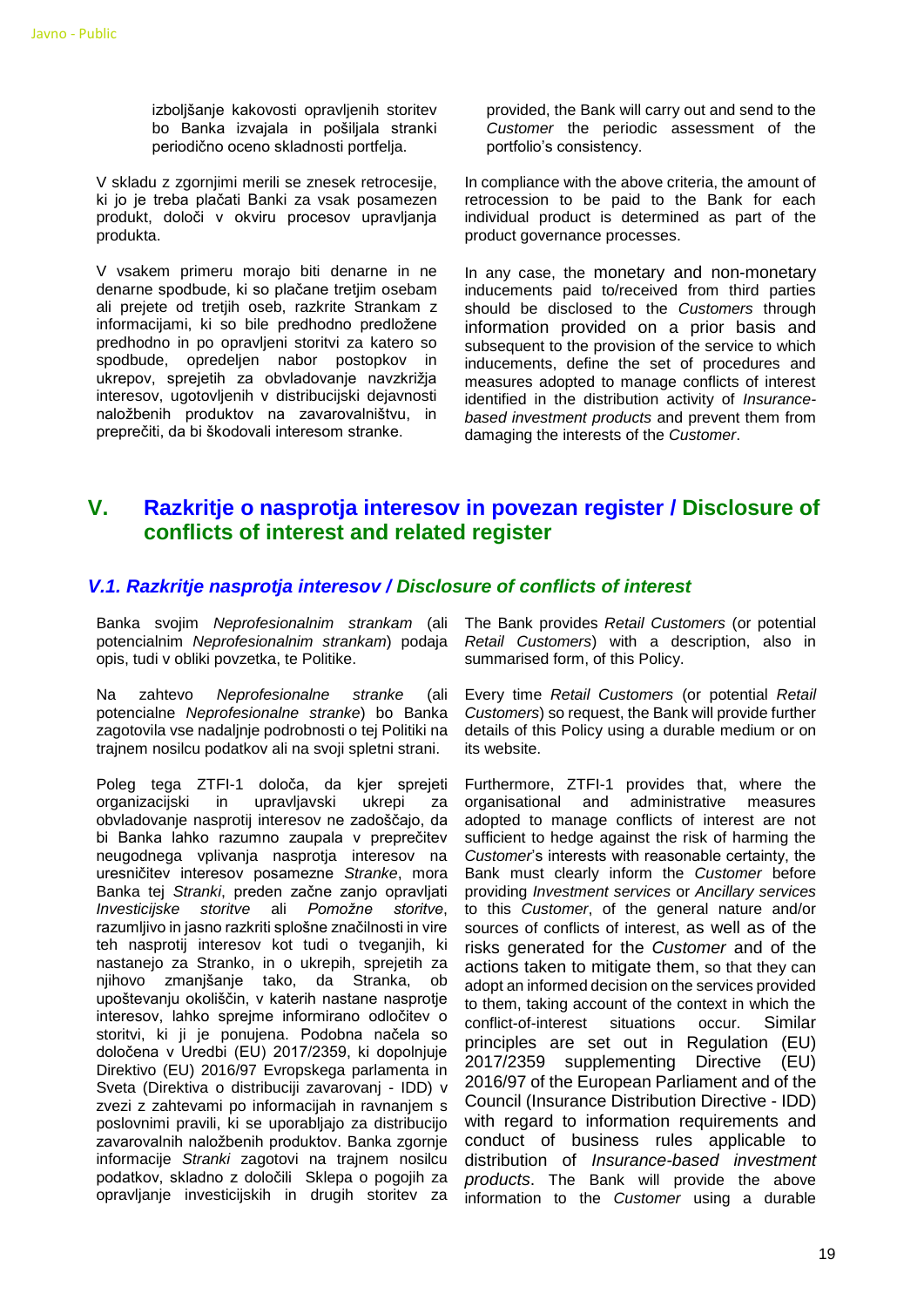borznoposredniške družbe (Uradni list RS, št. 42/2019).

V skladu s *Predpisi o predstavitvi investicijskih priporočil*, bo Banka, tudi če so bili sprejeti organizacijski in upravljavski ukrepi za upravljanje z nasprotji interesov, obvestila Stranke o vsaki situaciji nasprotia interesov, ki bi lahko nastala pri izdelavi *Priporočil*, v posebnem obvestilu ali v posebnem delu spletne strani.

Priporočila povzemajo, delegirano Uredbo, ki med drugim določa, da je potrebno jasno in nedvoumno navesti katerokoli razmerje ali situacijo, za katero je objektivno pričakovati, da bi lahko ogrozila integriteto osebja, ki pripravlja priporočila, vključno z upoštevanjem nasprotja interesov, pri čemer ni pomembno ali gre za posameznika ali za pravno osebo, ki deluje ali opravlja naloge na podlagi pogodbe o zaposlitvi ali druge pogodbe in ki je hkrati vključen v pripravo priporočil o finančnih instrumentih, ali sam izdajatelj, ki se posredno ali neposredno sklicuje na priporočila.

Za Skupino je posebnega pomena razkritje pomembnih deležev:

- a) Ki jih ima *Izdajatelj*, ki je predmet *Priporočila*, v osebah, ki izdelujejo to Priporočilo.
- b) Ki jih imajo osebe, ki izdelujejo *Priporočila*, v kapitalu *Izdajatelja*, ki je predmet tega Priporočila.

Ker Banca IMI svoja *Priporočila* distribuira v ZDA, Skupina, zaradi zagotavljanja doslednih razkritij, v vseh Priporočilih zagotovi razkritje deležev, višjih od 1%, kot je to določeno z veljavno zakonodajo ZDA.

Pomembne situacije na ravni Skupine so Banki sporočene le na posebno zahtevo in za namene razkritij, kot so določeni v tej Politiki.

medium, in line with the provisions of the Decision on the conditions for providing investment and other services to brokerage companies (Official Gazette of the RS, no. 42/2019).

In accordance with the *Regulations on the presentation of investment recommendations*, also where organisational and administrative measures have been taken to manage conflicts of interest, *the Bank* shall notify *Customers* of any conflict-ofinterest situations which may take place:

In a specific disclaimer or in the appropriate section of the website, regarding the production of *Recommendations.*

With respect to *Recommendations*, the *Delegated Regulation* provides, inter alia, that it should clearly and visibly indicate any relationship or situation that could reasonably be expected to compromise their integrity, including the interests or conflicts of interest of the person who produces the *Recommendation*, or the natural or legal person that works for it on the basis of a contract, including a contract of employment, or other, and who has taken part in producing the *Recommendation* with respect to the *Financial Instrument*, or the *Issuer* to whom the *Recommendation* directly or indirectly refers.

Of particular importance for the Group is the disclosure of the significant holdings held:

- a) by the *Issuer* subject to the *Recommendation* on the total shareholding capital issued by the persons producing the *Recommendations*;
- b) by the persons producing the *Recommendations* on the total shareholding capital issued by the *Issuer* subject to the *Recommendations*.

In order to ensure that the disclosure is consistent, since Banca IMI distributes its *Recommendations* in the USA, the *Group*, in all the *Recommendations*  produced, provides disclosure of *Shareholdings* higher than 1%, as required by prevailing law in the USA.

The important situations at Group level are communicated to the Bank only upon the explicit request of the Bank and for disclosure purposes as identified on the basis of this Policy

#### <span id="page-19-0"></span>*V.2. Register nasprotij interesov / Register of Conflicts of interest*

Sektor za skladnost poslovanja in preprečevanje pranja denarja vzpostavi register situacij, ki bi lahko privedle do nasprotja interesov pri opravljanju *Investicijskih storitev in poslov* ali *Pomožnih storitev*, kar vključuje tudi transakcije, ki so povezane z *Opozorilno listo*, in povezana poročila osebnih interesov zaposlenih. Namen tega registra je aktivno upravljanje relevantnih situacij nasprotij interesov in oblikovanje relevantne podatkovne baze za razkritja, ki se nanašajo na *Priporočila*.

The Bank's Compliance and AML Department establishes the register situations that may generate a conflict of interest in the provision of the *Investment services and activities* and *Ancillary Services* concerned, including the transactions related to the *Watch List* and the related reports of personal interest of the employees. The aim of this register is to actively manage of the relevant conflict-of-interest situations and the creation of a